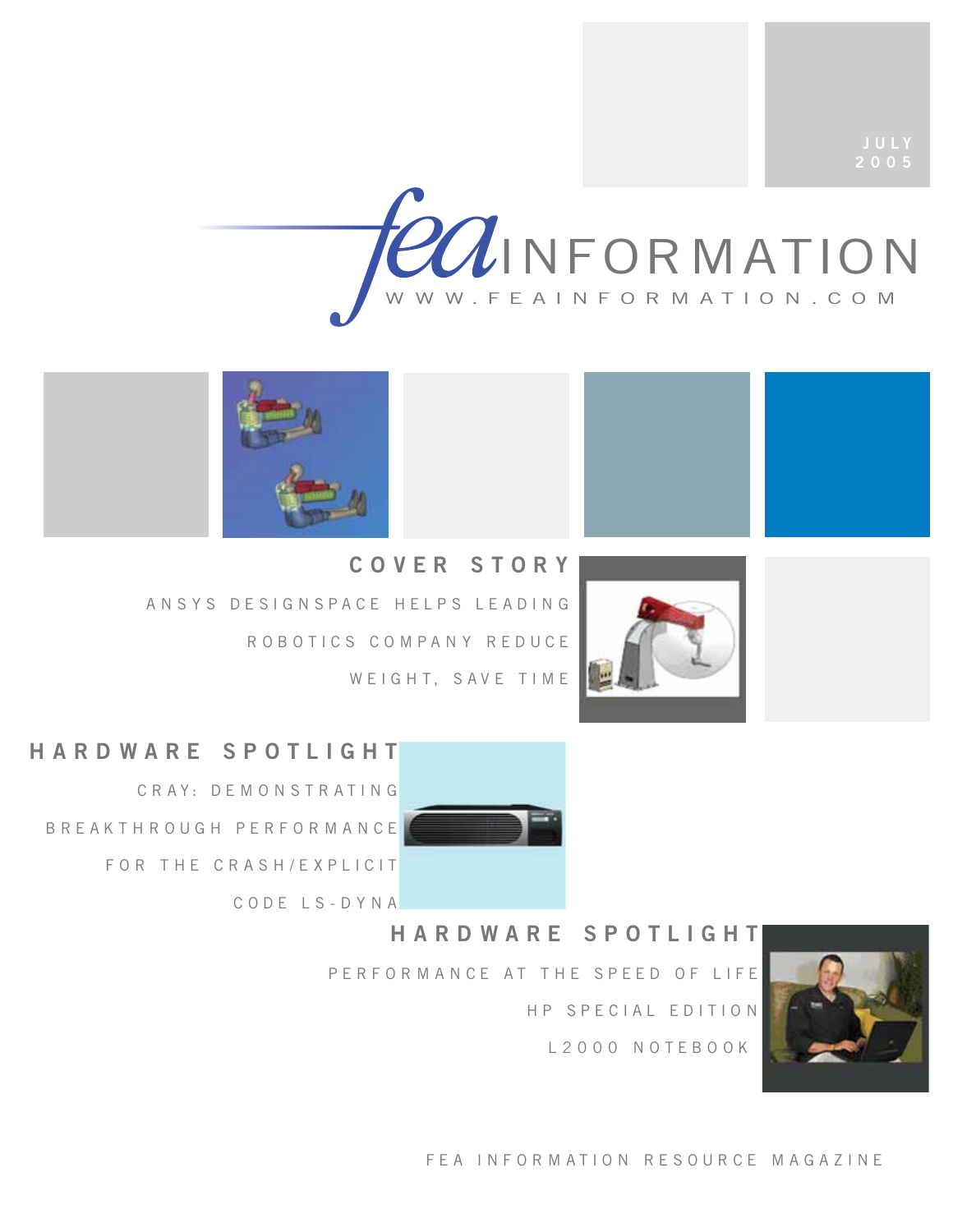# **FEA Information Worldwide Participant's**



### *Contents*

| 02                                                |                                                                                     |                                                 |
|---------------------------------------------------|-------------------------------------------------------------------------------------|-------------------------------------------------|
|                                                   | <b>FEA Information Inc. Announcements</b>                                           |                                                 |
| 03                                                | ANSYS: ANSYS DesignSpace Helps Leading Robotics Company Reduce                      |                                                 |
|                                                   | Weight, Save Time                                                                   |                                                 |
| 06                                                | Cray: Demonstrating Breakthrough Performance for the Crash/Explicit<br>Code LS-DYNA |                                                 |
| 10                                                | LS-DYNA: July News                                                                  |                                                 |
| 14                                                | HP: Special Edition L2000 Notebook PC featuring AMD Turion™ 64 mobile<br>technology |                                                 |
| 16                                                | LSTC Michigan - Classes                                                             |                                                 |
| 17                                                | <b>Top Crunch News</b>                                                              |                                                 |
| 18                                                | German LS-DYNA Forum                                                                |                                                 |
| 20                                                | <b>July Distributor LS-DYNA Sales</b>                                               |                                                 |
| 21                                                | <b>EVENTS</b>                                                                       |                                                 |
| 22                                                | LS-DYNA Resource Page                                                               |                                                 |
| 26                                                | Hardware & Computing and Communication Products                                     |                                                 |
| 27                                                | Software Distributors                                                               |                                                 |
| 29                                                | <b>Consulting and Engineering Services</b>                                          |                                                 |
| 30                                                | <b>Educational &amp; Contributing Participants</b>                                  |                                                 |
| 31                                                | <b>Informational Websites</b>                                                       |                                                 |
| 32                                                | <b>Archived News Pages</b>                                                          |                                                 |
|                                                   |                                                                                     |                                                 |
|                                                   |                                                                                     |                                                 |
| <b>Editor:</b>                                    |                                                                                     | <b>Technical Writers:</b>                       |
| <b>Trent Eggleston</b>                            |                                                                                     | Dr. David Benson                                |
| <b>Managing Editor:</b>                           |                                                                                     | <b>Uli Franz</b>                                |
| <b>Marsha Victory</b><br><b>Technical Editor:</b> |                                                                                     | Dr. Ala Tabiei<br><b>Technical Consultants:</b> |
|                                                   | <b>Art Shapiro</b>                                                                  | <b>Steve Pilz</b>                               |
| <b>Graphic Designer:</b>                          |                                                                                     | <b>Reza Sadeghi</b>                             |
| <b>Wayne L. Mindle</b>                            |                                                                                     |                                                 |
|                                                   |                                                                                     |                                                 |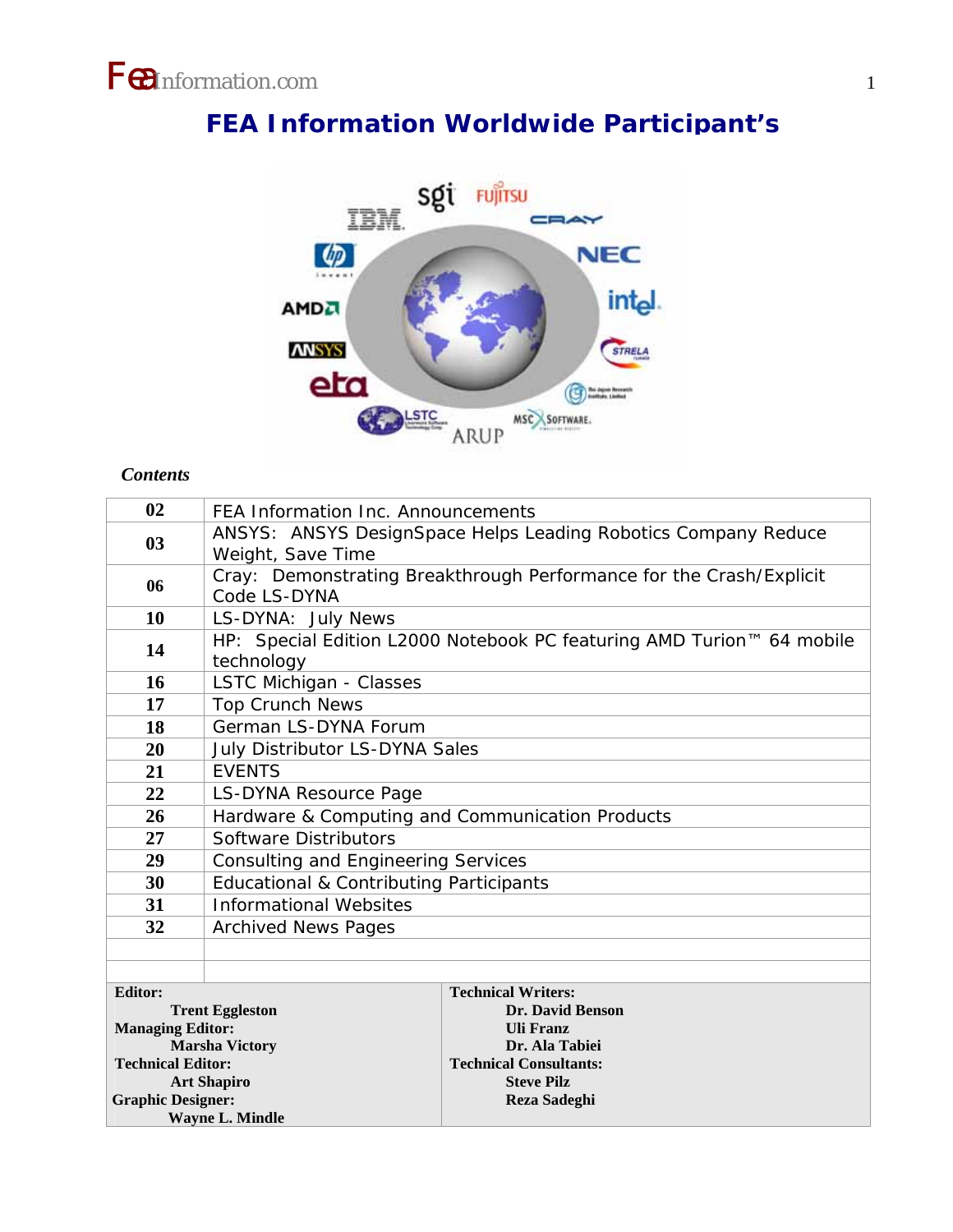

### FEA Information Announcements

### **LSTC Users Conference:**

LSTC is beginning to compile their  $9<sup>th</sup>$  International LS-DYNA Users Conference 2006 Information on www.ls-dynaconferences.com.

Due to the outstanding turnout they had in 2004 the pricing for the conference and seminars will remain the same.

August 1<sup>st</sup> LSTC will have available the Sponsorship and Exhibitors Information. If you are interested in sponsoring an event or being an exhibitor contact vic@lstc.com

### **FEA Information New series:**

**LS-DYNA NEWS – Part 1**. Each month, for those readers that have missed LS-DYNA conferences, we will be providing information directly from the Power Point slides at the conferences. We will begin this series with slides from Version 971 Developments.

#### **Sincerely,**

*Trent Eggleston & Marsha Victory* 

The content of this publication is deemed to be accurate and complete. However, FEA Information Inc. doesn't guarantee or warranty accuracy or completeness of the material contained herein. All trademarks are the property of their respective owners. This publication is published for FEA Information Inc., copyright 2003. All rights reserved. Not to be reproduced in hardcopy or electronic copy.

Note: All reprinted full articles, excerpts, notations, and other matter are reprinted with permission and full copyright remains with the original author or company designated in the copyright notice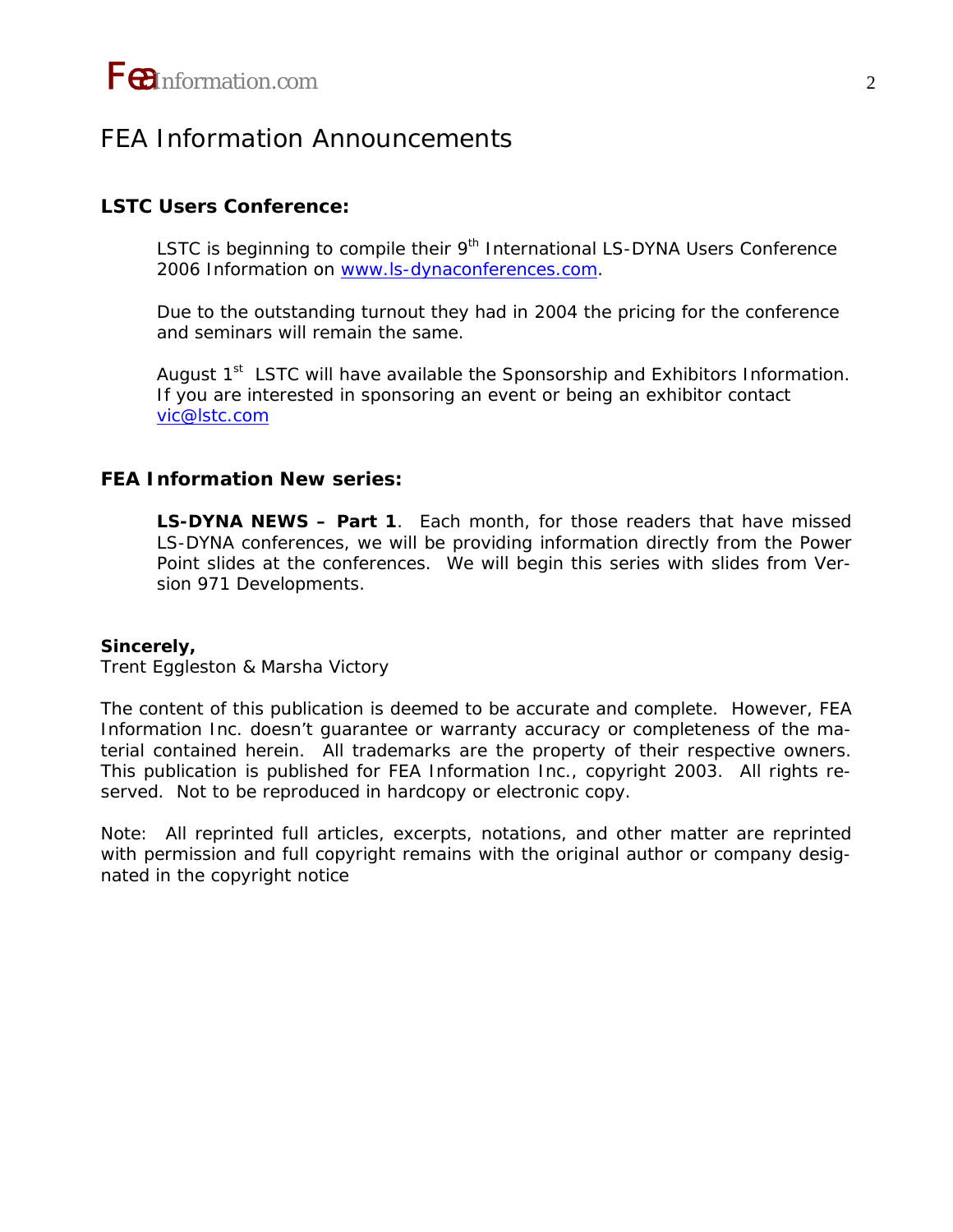**ANSYS DesignSpace Helps Leading Robotics Company Reduce Weight, Save Time ANSYS, Inc. © Copyright ANSYS, Inc.** 



### **Challenge:**

To design the new MotoSweep O, a boom and riser system on which to mount a 6-axis robot, which would be able to service multiple vertical and/or horizontal machines from overhead, addressing installations in a linear, rotary, or facing configuration, with a rotating arm that would be able to reach all of the machines at once, while freeing up significant floor space

### **Solution:**

Use ANSYS DesignSpace to reduce the boom's mass and increase the reach, efficiency, and maximum payload of the system

### **Benefits:**

- Saved time and hand calculations
- Helped to eliminate trial-and-error
- Precluded the necessity for numerous prototypes for testing
- Reduced material cost

• Enabled engineers to create and analyze many different designs

### **Introduction**

Motoman, Inc., founded in August of 1989, is the second-largest robotics company in the United States, as well as one of the fastest growing, with more than 17,000 robots installed in North America.

Motoman is the offspring of two powerful companies; Yaskawa Electric America (YEA), which manufactures numerical control products, inverters, and AC servo motors and drives, and Yaskawa Electric Corporation (YEC) of Japan, one of the world's largest manufacturers of industrial robots, with more than 85,000 installed worldwide.

Motoman's wide variety of robots is used in a broad range of applications, including material handling for machine tool load/unload, injection mold machine load/unload, arc and spot welding, and process applications, such as die spray, dispensing, and trimming. Motoman's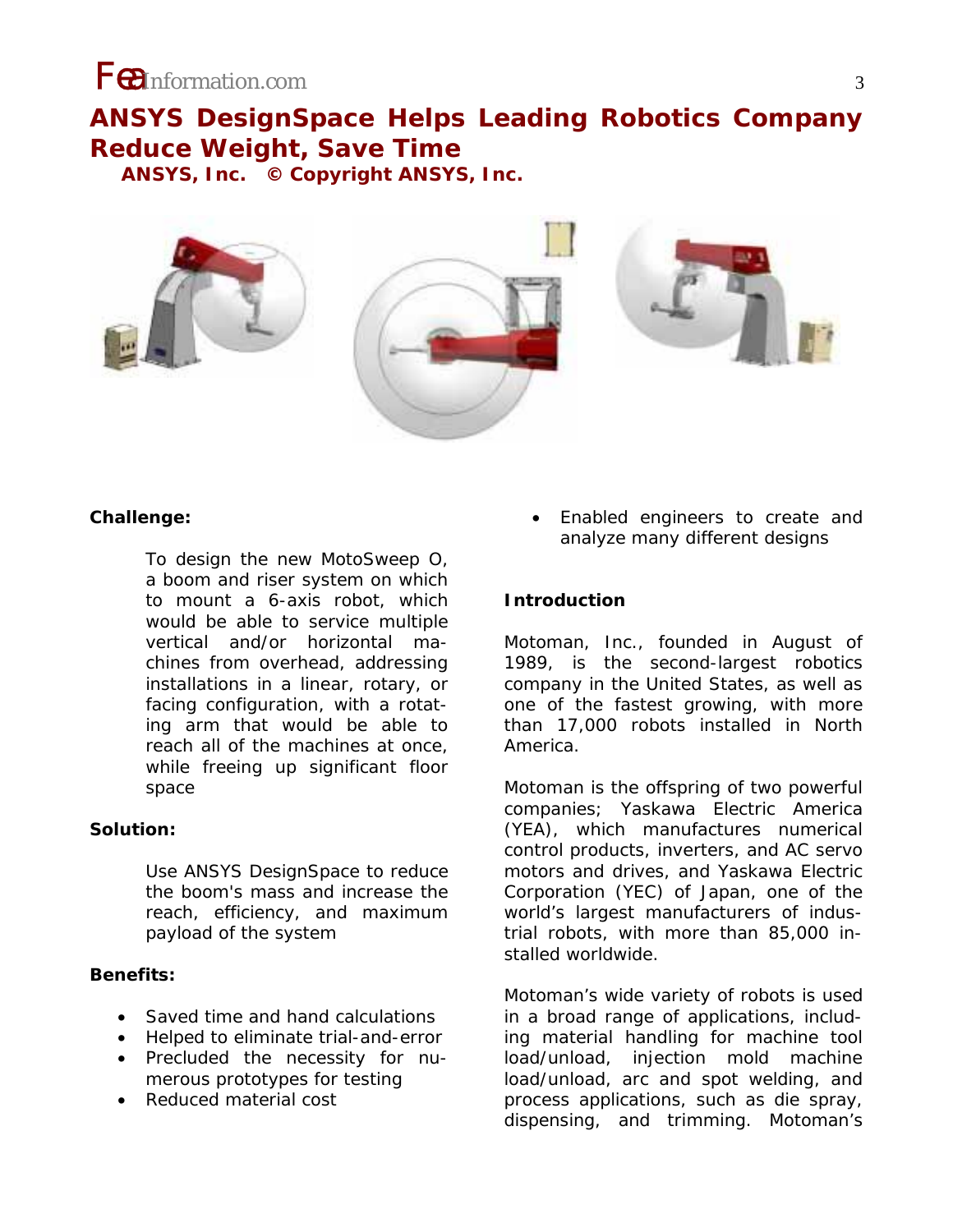biggest customers are integrators and suppliers to the top auto manufacturing companies.

### **Challenge**

Motoman's 6-axis robots have been used in conjunction with a boom, which is a swinging gallows arm mounted on a riser, to make a 7-axis robot that can be used from an overhead position. Recently, Gary Schutte, Senior Mechanical Engineer for Motoman, Inc., set out to replace Motoman's existing servo gallows system, which was made for overhead arc welding. His intention was to design a system that could also be used for material handling, in which the boom's mass would be reduced, and the overall payload would be increased. This improvement was meant to allow a robot larger than 280kg, the maximum for the present system, to be mounted on the boom, and more efficiently service single or multiple workstations, gaining access from the front or the top of the work cell.

Motoman's Product Development team of Ken Harbaugh, Senior Mechanical Engineer, Wade Hickle, Senior Electrical Project Engineer, Gary Schutte, Senior Mechanical Engineer, and George Sutton, Associate Chief Engineer, designed the new system. From this, they would also create a manually operated boom, and a fixed boom, to be mounted on a selfsupporting overhead structure.

Another objective was to solve the problem that they were having with backlash in the main drive assembly of the boom. The backlash, which caused the boom to shake when the robot reached its program point, was increasing the robot's settling time, as well as MotoSweep O's cycle time. Therefore, they would have to develop a dampening system for the drive unit.

#### **Solution**

Schutte and his team used DesignSpace to create a boom with less mass, so that they could increase its reach and payload. DesignSpace also enabled them to reduce the base structure size, as well as the floor mounting requirements for the riser on their new product line.

The MotoSweep O allows a 550kg robot (UP50), which has an allowable working payload of 50kg, to be mounted 2 meters from the axis. That's double the payload and twice the mass of the 280kg robot (UP20), whose payload is only 20kg.

Motoman's team also was able to devise a dampening system to eliminate the backlash and increase the stiffness of the structure. An important element in this system was a friction roller that would be mounted to a top plate. It would have to be flexible, so as not to work against the main bearing. To see how it would react within the MotoSweep system, the team built a model of the main drive unit in DesignSpace.

Through hand calculations, they acquired its spring rate, then used the value they obtained to alter the material properties of the model to simulate the flexing that would occur. This analysis was used to determine the spring rate that would be necessary for the top plate. DesignSpace then helped them to find the exact thickness they would need for the plate to achieve the desired deflection. Now, although the main bearing is still taking most of the load, the roller is dampening the backlash and reducing the deflection of the boom.

The MotoSweep O also has a higher rotational speed and an increased allowable payload over the old gallows system. In addition, its settling time has improved from a second and a half to less than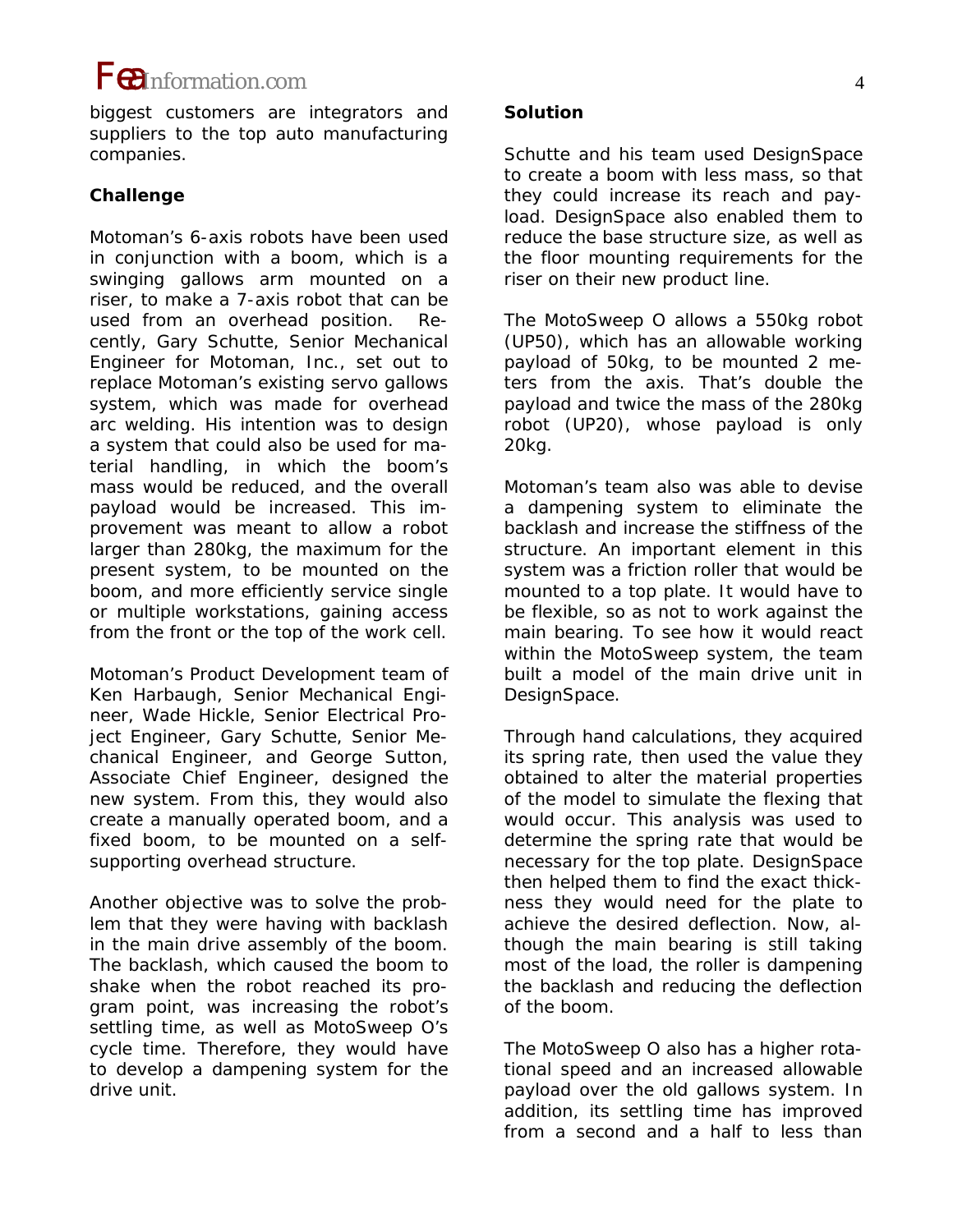one second, and the application and process times have been reduced dramatically. The MotoSweep O has a velocity of 10.6 rpm and a rotation of plus or minus 180°. The standard MotoSweep O axis-to-robot base radial distance is 2000mm, while the floor-to-robot base height is 2595mm. The MotoSweep O UP20, available with ceiling and wall mounts, has an overall reach of 3.8 meters from the turning axis, while the UP50, available with the ceiling mount, has a reach of 4 meters.

The analysis of the MotoSweep O was done on an 800 MHz, 512K-ram system, with a 20 gig hard drive. Each run on the MotoSweep O took about 4 hours. The large and complex MotoSweep O could have been simplified to reduce the processing time, but the engineers wanted to test the capabilities of the software. Normally, Schutte runs ANSYS Design-Space software on a 2.8 GHz dual processor, with 2 gig of ram, and an 80 gig hard drive.

### **Benefits**

"Using DesignSpace saved time and hand calculations, and helped to eliminate trial-and-error," Schutte said. "We didn't have to keep building new structures, which reduced the cost of materials."

The MotoSweep O has the ability to service multiple vertical and/or horizontal machines, and the flexibility to address installations in a linear, rotary, or facing configuration. It can be used from overhead to service a group of machines, by rotating the arm so that the robot can have access to all of the machines at once. It also frees up a lot of floor space.

Schutte, who uses DesignSpace to help other departments at Motoman with custom robots and risers, says, "FEA plays a major role in Motoman's Product Development Group. It helps us to look at different designs we would not even have tried in the past, because of the expense and time restraints involved in prototyping new products. Now we can look at three or four different designs and determine which will be the most costeffective. We can also incorporate more functions in the designs."

Motoman's engineers had used Cosmos FEA software for about five years, but switched to DesignSpace in 2002. Schutte says, "We changed from Cosmos to DesignSpace, because it is easier to use. It has the ability to solve complex assemblies, and provides better customer support. Cosmos doesn't support Solid Edge as much as it should. It also had trouble meshing components and solving the boom and base structures of the MotoSweep O, without making major changes to the designed model."

Other features in DesignSpace are easier to use as well. Schutte notes, "With the old system, it was kind of difficult to put the pictures into the reports generated by the software; but it's very easy to do with DesignSpace."

Released in January 2003, the MotoSweep O is the fastest rotary overhead robot transport, 2-meter boom, with a 50kg 6-axis robot payload available on the market.

Simply put, Schutte says, "DesignSpace adds value to standard robotic systems."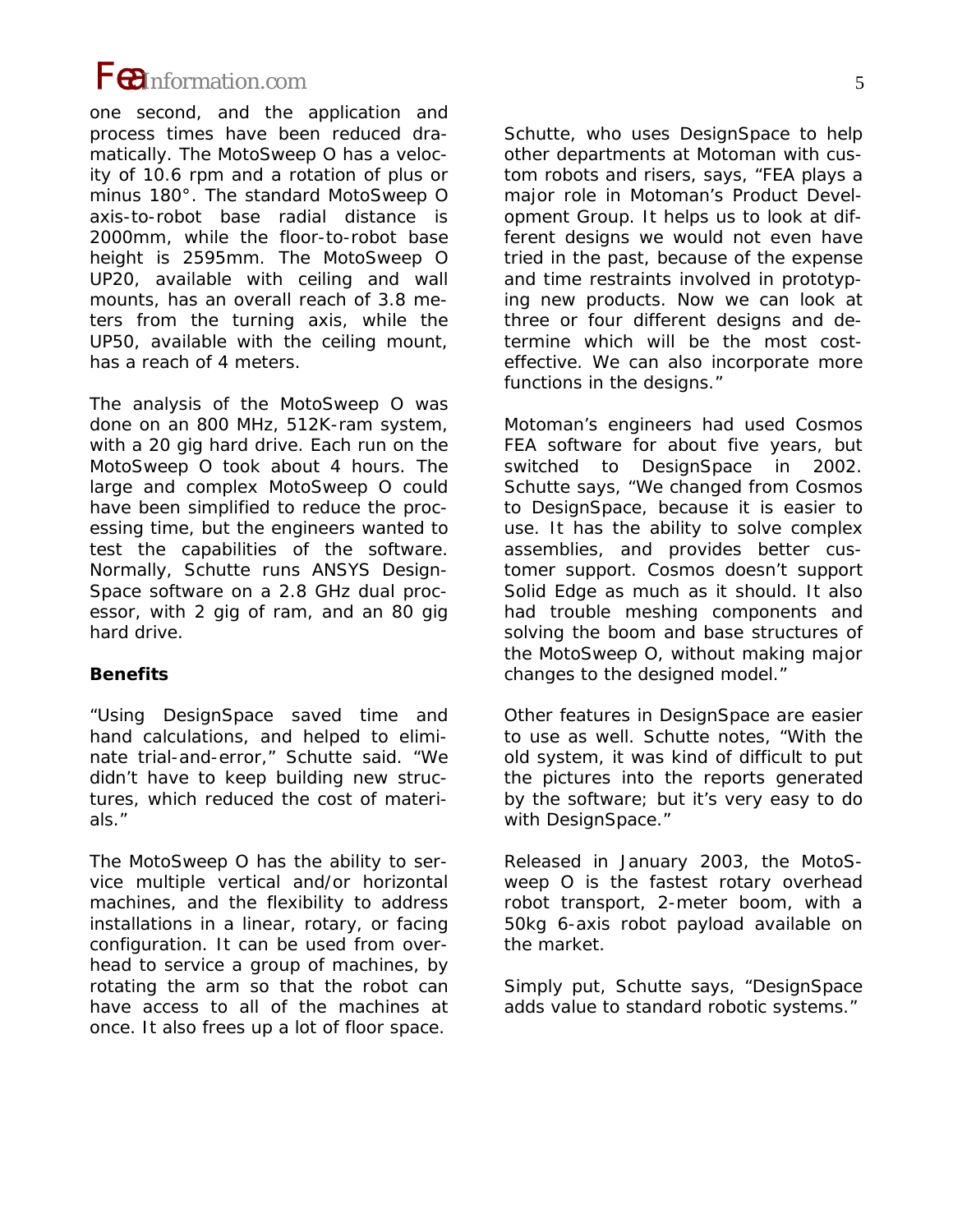### **Demonstrating Breakthrough Performance for the Crash/Explicit Code LS-DYNA © Copyright 2005 Cray Inc.**



**The full white paper can be read at:** 

**http://www.cray.com/forms/whitepaper\_f.html**

To assess the effectiveness of the Cray XD1 supercomputer for Crash/Explicit codes the paper presents benchmark results on LS-DYNA 3-car collision for three systems, as posted on www.topcrunch.org and analyzes the corresponding Cray XD1 results in further detail to understand the impact of Cray XD1 features.

### **LS-DYNA 3-Car Collision Benchmark**

The 3-car collision benchmark has 794,780 elements and six contact interferences, and involves a simulation time of 150 milliseconds. For the runs on the Cray XD1 supercomputer, LS-DYNA version 970, revision 5434a was used. Figure 1 compares overall performance of LS-DYNA at various processor counts, on three systems, the Cray XD1 supercom-

puter, an Itanium 2 system and an Opteron/InfiniBand clusters. All of these results were posted by vendors to www.topcrunch.org. These results show that the Cray XD1 supercomputer consistently outperforms the other systems at each processor count. The Cray XD1 supercomputer (2.2 GHz AMD Opteron) is 29 percent faster than competing cluster systems with InfiniBand interconnect (2.2 GHz) and 9 percent faster than Itanium 2 with InfiniBand (1.5 GHz) at 32 processors.

The performance advantage is due to the Cray system's superior interconnect technology, its balanced architecture, and Cray HPC optimized Linux.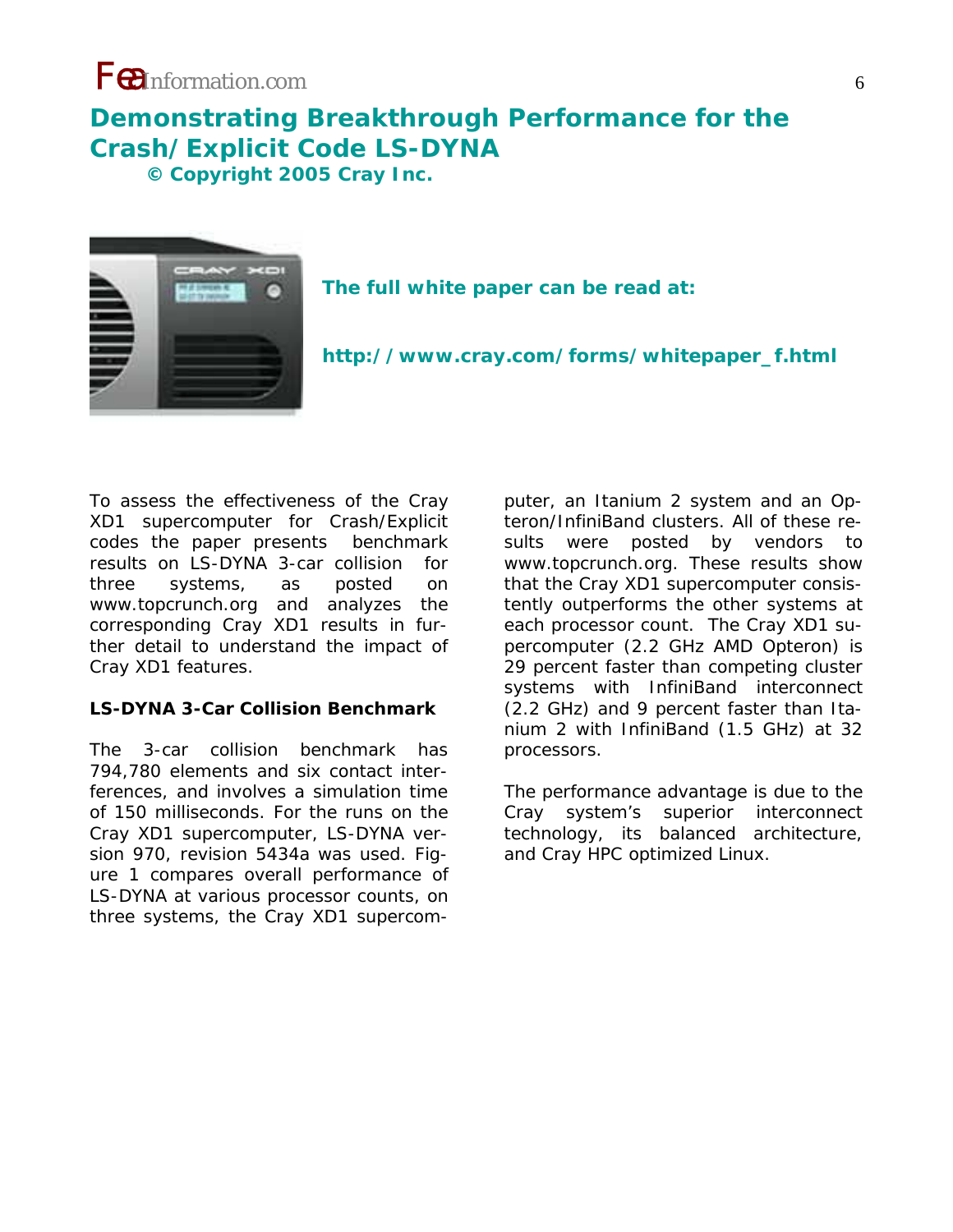#### *Fea*Information.com <sup>7</sup> LS-DYNA 3-car collision performance 60000 Cray XD1, 2.2 GHz Opteron/RapidArray 50000 apsed time (seconds) 1.5 GHz Itanium 2 rx2600 40000 HP, 2.2 GHz Opteron/InfiniBand 30000 20000 10000 冚  $\mathbf{0}$  $\overline{4}$ 8 16 32 48 64 Number of Processors

### **Communication time on 3-Car**

Figure 2 shows the percentage of the overall solution time spent in computation, synchronization and communication for the Cray XD1 supercomputer at various processor counts. On any system, the time spent in each function varies with the problem type (model size, types/number of contacts, elements etc.). In addition, each function has its own influences:

- Computation time: This is the portion of the time spent doing productive work. Maximizing computation time leads to high application efficiency on a system.
- Synchronization time: Depends on effective load balancing and increases as processors wait for other processors to reach application barriers. Thus, synchronization time may increase significantly as the number of processors increases.
- Communication time: Is a function of the bandwidth and latency of the system interconnect. High in-

terconnect latencies result in increasing the percentage of time spent on communications, directly reducing the time spent on computation.

Figure 2 compares the percentage of time spent on each of these functions on the Cray XD1 system to time allocations on an Opteron/Myrinet cluster. It shows how performance is affected as more processors are used. Even on this benchmark test, which is less demanding on the system interconnect as the majority of the time is spent in computations, the performance on other systems starts degrading very rapidly, compared to the Cray XD1 system, which is optimized for compute/communicate intensive applications.

These figures illustrate that the Cray XD1 system achieves an impressive 70 percent efficiency on the 3-car benchmark, as compared to 50 percent for an Opteron/Myrinet cluster. These differences are magnified on the larger problems run in the real world.

LS-DYNA mpp970, revision 5434a,3-car collision, simulation time: 150 ms, (Source: www.topcrunch.org, 11 February 2005) Figure 1: LS-DYNA 3-car collision performance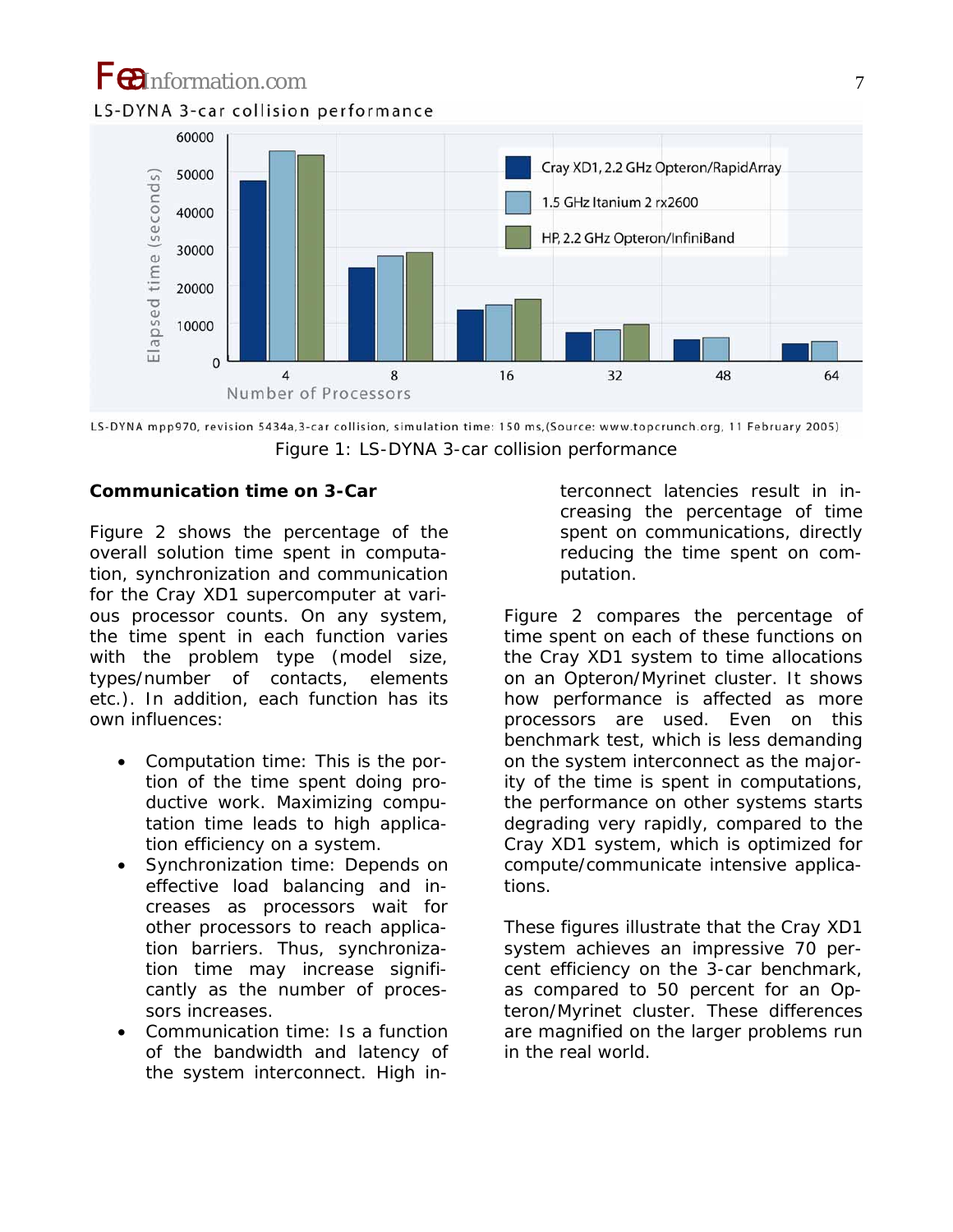### Percentage of time spent on computation, communication and synchronization in 3-car benchmark on Cray XD1



Percentage of time spent on computation, communication and synchronization in 3-car benchmark on Opteron/Myrinet Cluster



Figure 2: Percentage of time spent on computation, communication and synchronization in 3-car benchmark on the Cray XD1 supercomputer and Opteron/Myrinet cluster

Like most Crash codes, the LS-DYNA code involves significant amounts of inter-processor communications using MPI libraries. Inter-processor communications occur during various stages of a crash simulation and can soon become a bottleneck in overall performance, unless the interconnect technology offers low latency and high bandwidth. The Cray XD1 interconnect is the key to the exceptional performance, particularly at higher processor counts. The impact is

evident in the portion of the overall time spent during the communication phase.

Figure 3 compares MPI communication times for the Cray XD1 supercomputer and an Opteron/Myrinet cluster. Note that the communication time on the Cray system was one third that of a Myrinet cluster at 16 processors and higher. The impact of the Cray XD1 interconnect's low latency is evident starting at four processors and becomes extremely compelling at 16 processors and above.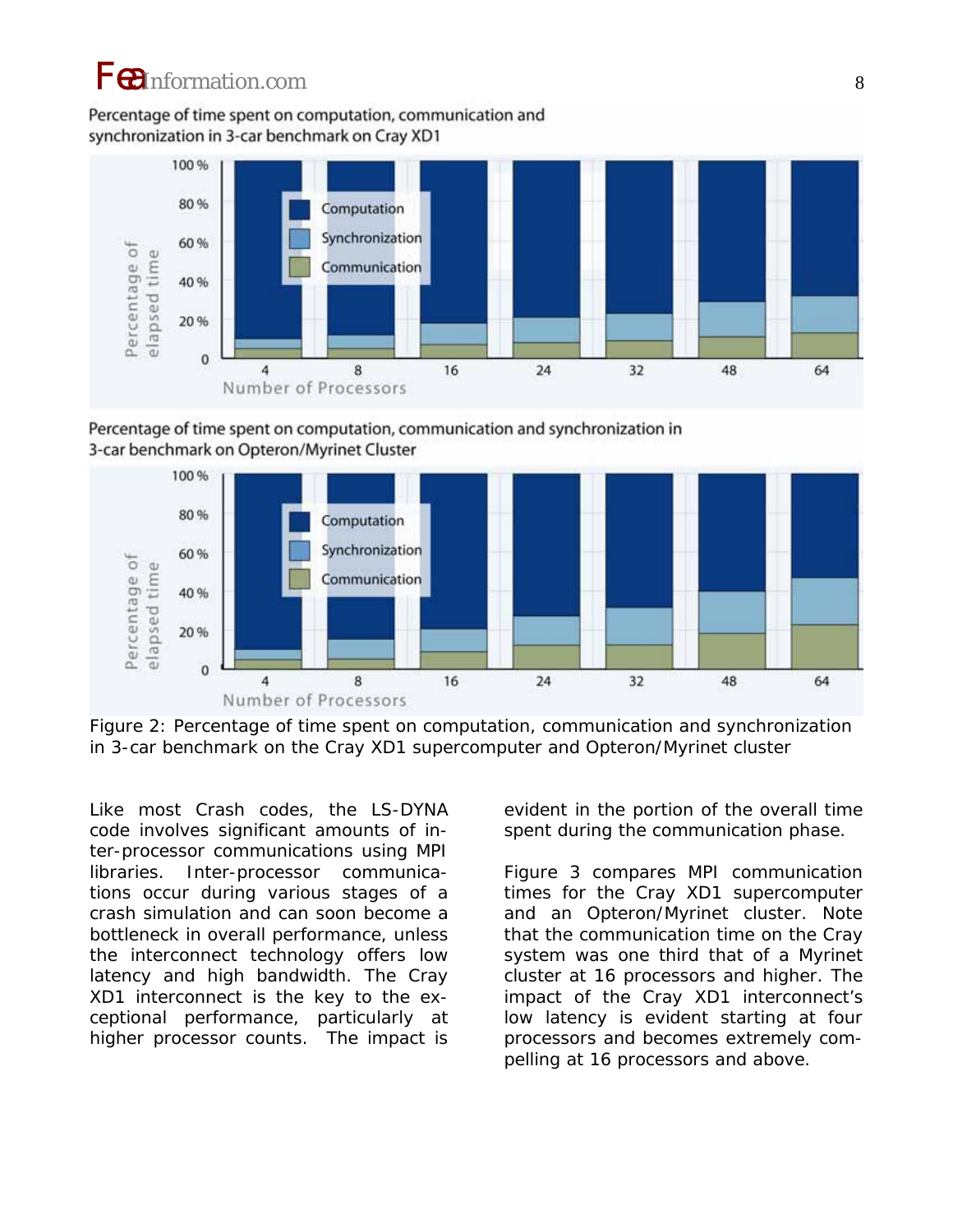#### Comparison of the communication time for 3-car collision



### Figure 3: Comparison of the communication time for 3-car collision

### **Impact of the Linux Synchronized Scheduler on LS-DYNA**

Additional performance gains can be attributed to the Linux synchronized scheduler (LSS) implemented on the Cray XD1 system. To ascertain and isolate the impact of the LSS on application performance, Cray benchmarked the performance of LS-DYNA at various

processor counts, with and without LSS. The results are shown in Figure 4. A performance gain of 20 percent was observed. This performance gain is incremental to the performance gains delivered by the Cray XD1's RapidArray interconnect, and is not available on any other vendor's system.



Impact of LSS on LS-DYNA

As shown in Figure 2, the time spent in synchronization on the Cray XD1 supercomputer is consistently half that on the Myrinet cluster, at each processor count (4 through 64). This reduced synchronization time translates to an overall performance improvement of up to 20 percent in elapsed time for the 3-car crash model.

#### CRAY – LS-DYNA Bundle

http://www.cray.com/forms/ls-dyna.html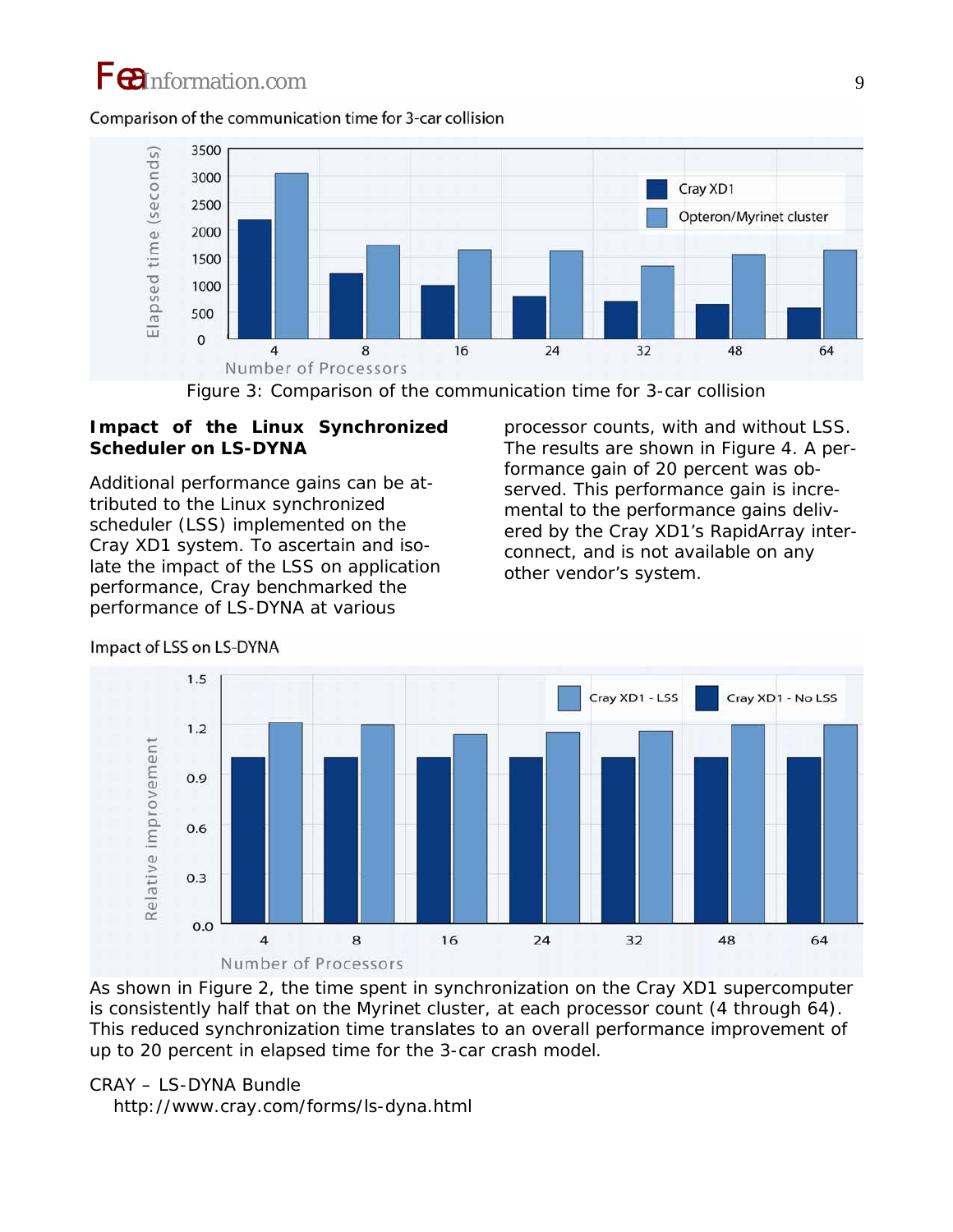# **LS-DYNA NEWS – Part 1 Version 971 Developments**

### **\*CONTROL\_spotweld\_beam**

- Spotweld failure is sensitive to the:
	- o location of the spotweld on the contact segment
	- o physical size of the segment
- This new control card provides a means of scaling the failure force resultants to compensate for these sensitivities.
- Scale factors are introduced: ST, for tensile load sensitivity on mesh size; SS, for shear load sensitivity on mesh size; and, SO, for the location sensitivity. These scale factors are determined from user defined loads such as those shown below and are used in the equation for the failure calculation below:

$$
\left(\frac{s_T s_O \sigma_r}{\sigma_r^F(\dot{\varepsilon}_{\text{eff}})}\right)^2 + \left(\frac{s_S s_O \tau}{\tau^F(\dot{\varepsilon}_{\text{eff}})}\right)^2 - 1 = 0
$$

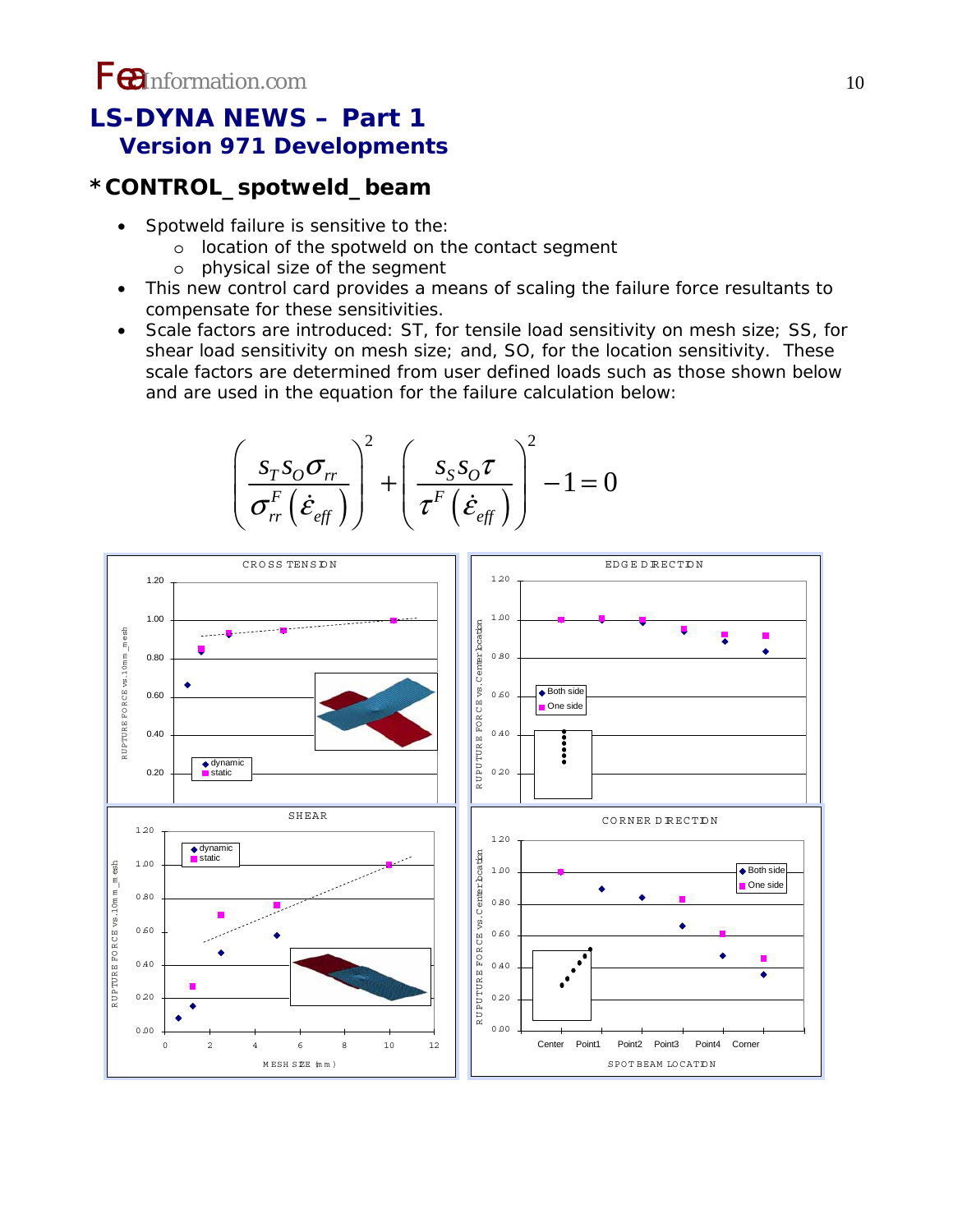### **\*Define\_set\_adaptive**

- Sets adaptive refinement level by element or part set ID
- Minimum element size is specified in addition to the adaptive level

### **\*Include\_path**

- The "path" option defines a directory where the include files can be found.
- Multiple \*Include\_path" definitions may be given
	- 1. When a file name is specified the local directory is searched first
	- 2. If the file is not found in the local directory then all directories specified in the \*Include\_path definitions are searched until the file is found

### **\*Parameter\_expression**

- Define numerical values of parameter names referenced throughout the input file.
- Like the \*PARAMETER keyword, but allows for general algebraic expressions, not simply fixed values.
- Available functions: *sin, cos, tan, csc, sec, ctn, asin, acos, atan, atan2, sinh, cosh, tanh, asinh, acosh, atanh, min, max, sqrt, mod, abs, sign, int, aint, nint, anint, float, exp, log, log10, float*
- General arithmetic expressions involving  $+$ ,  $-$ ,  $*$ ,  $/$ , and  $**$

### **\*Perturbation**

- \*PERTURBATION\_SHELL\_THICKNESS
- \*PERTURBATION\_NODE
- Defined using:
	- 1. Sine series expansion
	- 2. Scaled displacements/modes

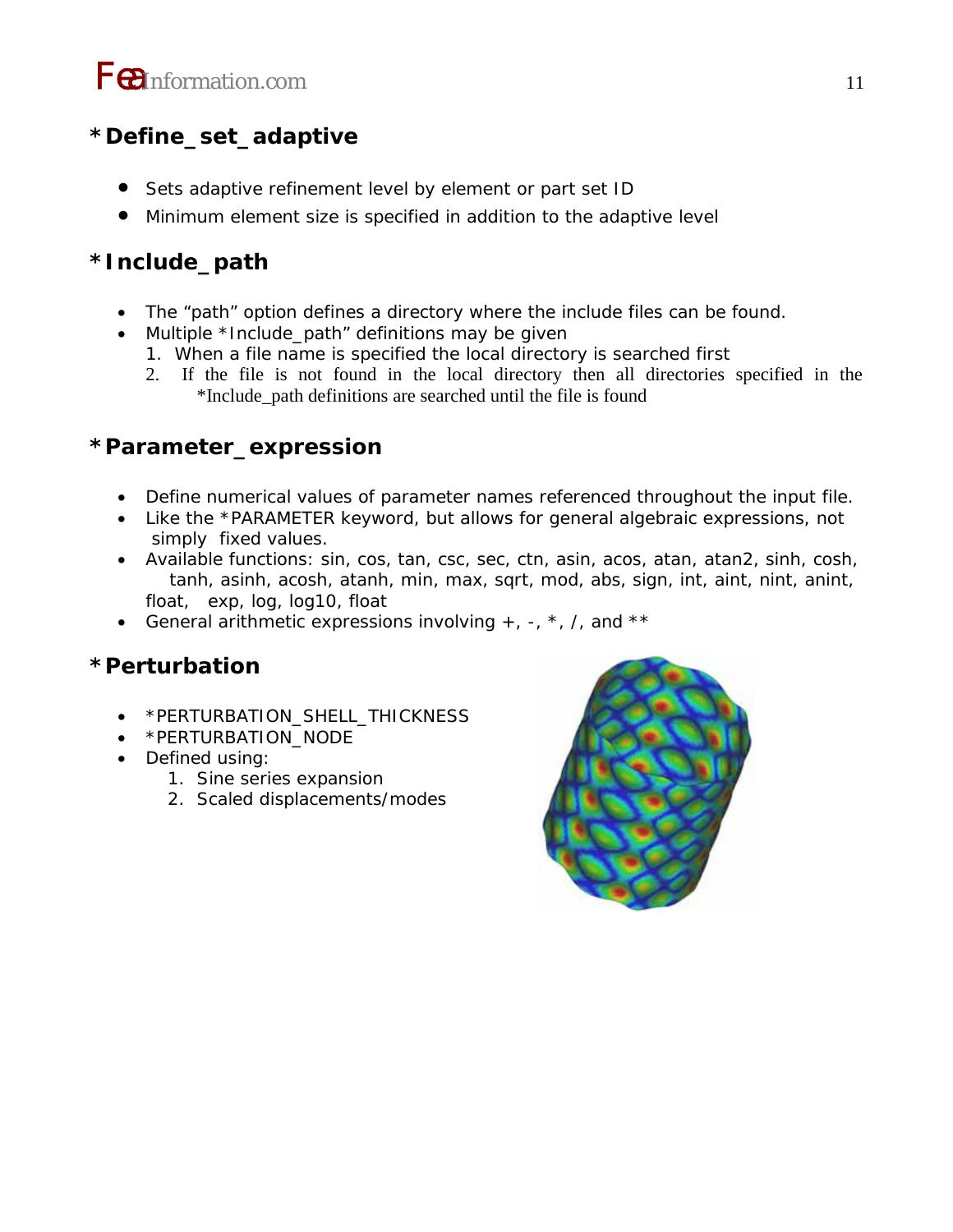

### **Monte Carlo radiative heat transfer**

- Available for the calculation of exchange factors for heat transfer analysis.
	- 1. Arbitrarily complex geometries
	- 2. Arbitrary number of material properties
	- 3. Arbitrary number of energy (wavelength) bands
	- 4. Mixed specular and weighted diffuse material model
- Emission capabilities
	- 1. Directional emission based upon material properties
	- 2. Weighted diffuse emission
	- 3. Collimated (beam) emission
- Guaranteed to converge
- Simulates rarefied molecular gas dynamics
- Runs on single processor during input phase

### **\*Part\_composite**

- Provides a simplified method of defining a composite material model for shell elements
- Eliminates the need for user defined integration rules
- For each integration points the user defines:
	- o Material ID-not part ID's.,
	- o Thickness
	- o Material angle referenced to local shell coordinate system.
- Integration point data is given sequentially starting with the bottom
- Number of integration points is determined by the total number of entries
- The total thickness of the composite shell is the sum of the integration point thickness
- With \*PART\_COMPOSITE, the keywords \*SECTION\_SHELL and \*INTEGRATION\_ SHELL, are unnecessary.

### **\*Case**

- Provides a way of running multiple load cases sequentially in a single run
- Within each case, the input parameters, which include loads, boundary conditions, control cards, contact definitions, initial conditions, etc. can change.
- Results from a previous case can be used during initialization
- Each case creates unique filenames for all results files by appending the prefix "*IDn*." To the default name where n is the case ID for the active case.

### **\*Constrained\_spline**

- A cubic spline interpolation element
	- o Displacements and slopes are matched at endpoints
		- **Based on beam theory**
		- Widely used in NASTRAN
		- o Provides a way of connecting regions of different mesh density
		- o Works explicitly and implicitly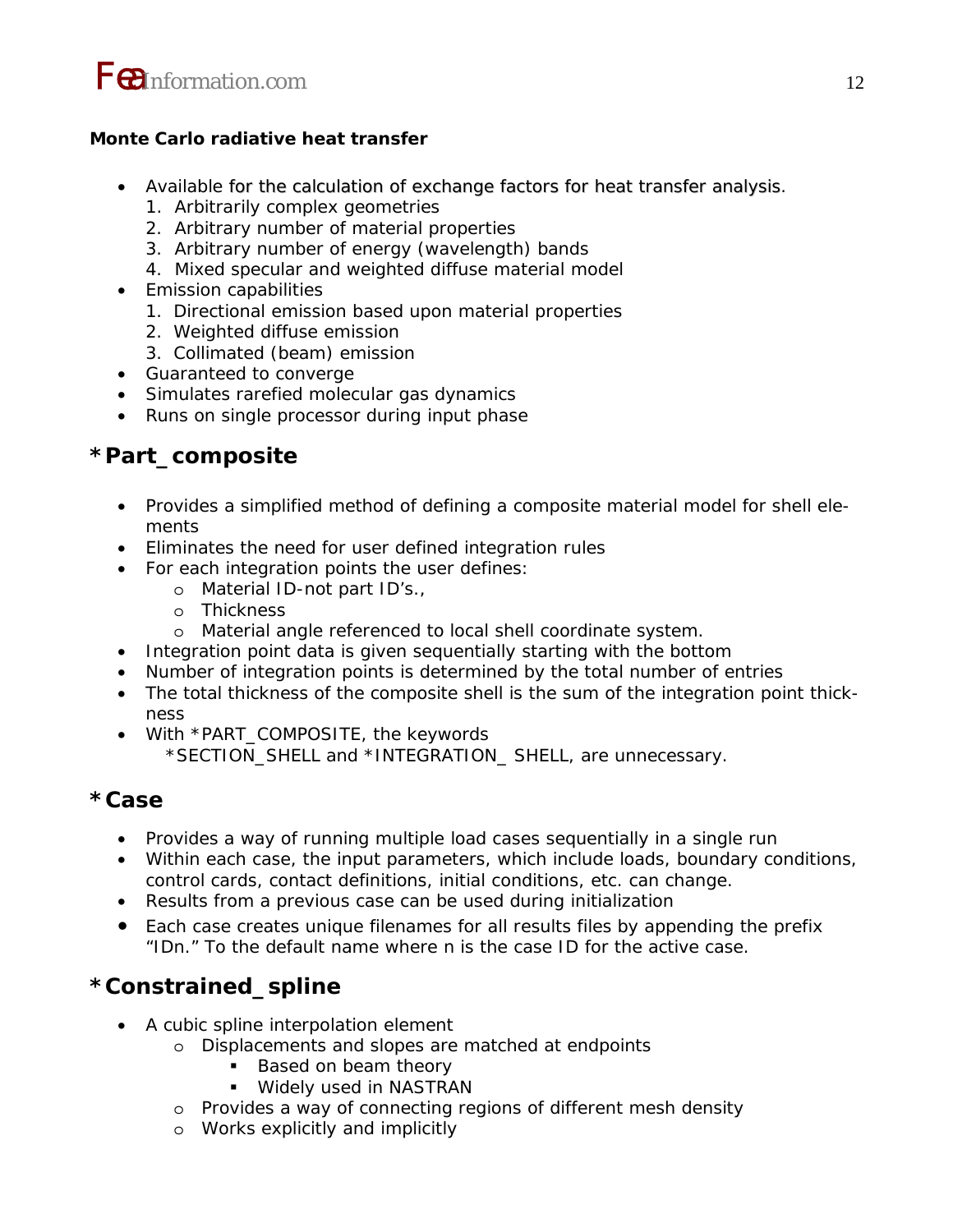

- o Implemented for NASTRAN compatibility
- o A linear capability

# **\*Control\_implicit\_inertia\_relief**

- New feature for implicit computations to allow analyses of models with rigid body modes, e.g., aircraft in flight
- Computes the rigid body modes and uses these rigid modes to constrain the motion
- Works for linear statics, both single and multi-step
- Input requires threshold eigenvalue for identifying the rigid body modes. De $fault = 0.001$ hz

### **\*Define\_curve\_function**

- Can be referenced just like any other curve
- Arbitrary analytic expressions of any complexity o Read in as ASCII FORTRAN expression
- Can reference other curves, either tabulated or analytic
	- o For complete generality, a dependency tree is created so curves can reference curves that reference curves, etc.
- Examples of analytic expressions:
	- $o$  42.5\*sin(time\*pi/20.)
	- o Max(LC10,sqrt(LC122\*5.))
		- LC10 and LC122 are load curve ID's
- Expressions can be functions of time, displacements, velocities, etc.

### **End of July News on LS-DYNA:**

### **Future News:**

- **Continuation of Developments in LS-DYNA**
- **LS-PrePost**
- **LS-OPT**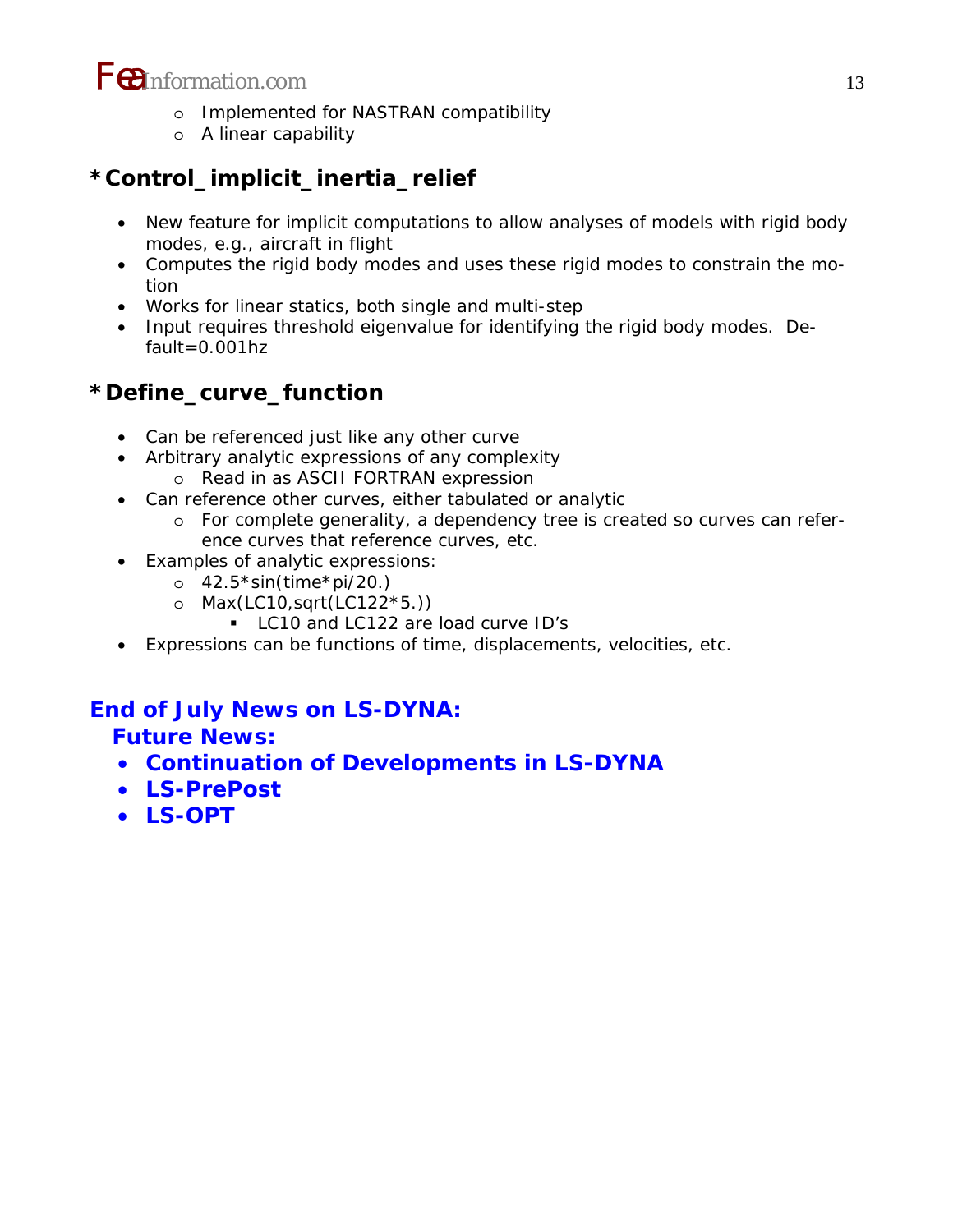### **Performance at the Speed of Life Copyright © HP**

### **The HP Special Edition L2000 Notebook PC featuring AMD Turion™ 64 mobile technology**

*"Excerpt from the article By Susan Twombly" full article can be read at*  www.hp.com/hpinfo/newsroom/feature\_stories/2005/05livestrong.html



Jun. 2005 -- Building on a strong tradition of innovation and community involvement, HP and AMD have joined forces to introduce the HP Special Edition L2000 Notebook PC featuring AMD Turion™ 64 mobile technology to support the Lance Armstrong Foundation (LAF). The LAF provides the practical tools and information that people with cancer need to live strong. Now the power of advanced mobile computing technology delivers the power to help others.

A large part of living strong means empowering cancer patients and their families with information to help them face challenges and changes head-on. In fact, when diagnosed with cancer in 1996, Lance used technology to arm himself with as much information as possible about his testicular cancer diagnosis.

And that's where HP and AMD enter the scene. Providing the highest-speed, broadest-range wireless modem avail**Lance Armstrong using the new HP Special Edition L2000 Notebook PC featuring AMD Turion™ 64 mobile technology.** 

**The HP Special Edition L2000 Notebook PC enables you to perform beyond your expectations with the powerful futureready computing and enhanced virus protection of AMD Turion™ 64 mobile technology.** 

able and optimized for outstanding mobile performance, the HP Special Edition L2000 notebook PC enables Internet access where service is available. This oneof-a-kind notebook sports a unique design that bears the LIVESTRONG™ message and a reproduction of Lance's autograph.

For every special edition notebook PC purchased, the LAF will receive \$50 to fund its public health, advocacy, research and education initiatives for people living with cancer. Further, HP and AMD are inviting PC buyers to join the battle against cancer by matching or exceeding that amount. The two companies have also donated notebooks for use in LAF-funded cancer survivorship centers and community grantees.

It's a win/win situation for all: exceptional mobile performance for you, \$50 for LAF programs and a reliable, secure and affordable way for survivors to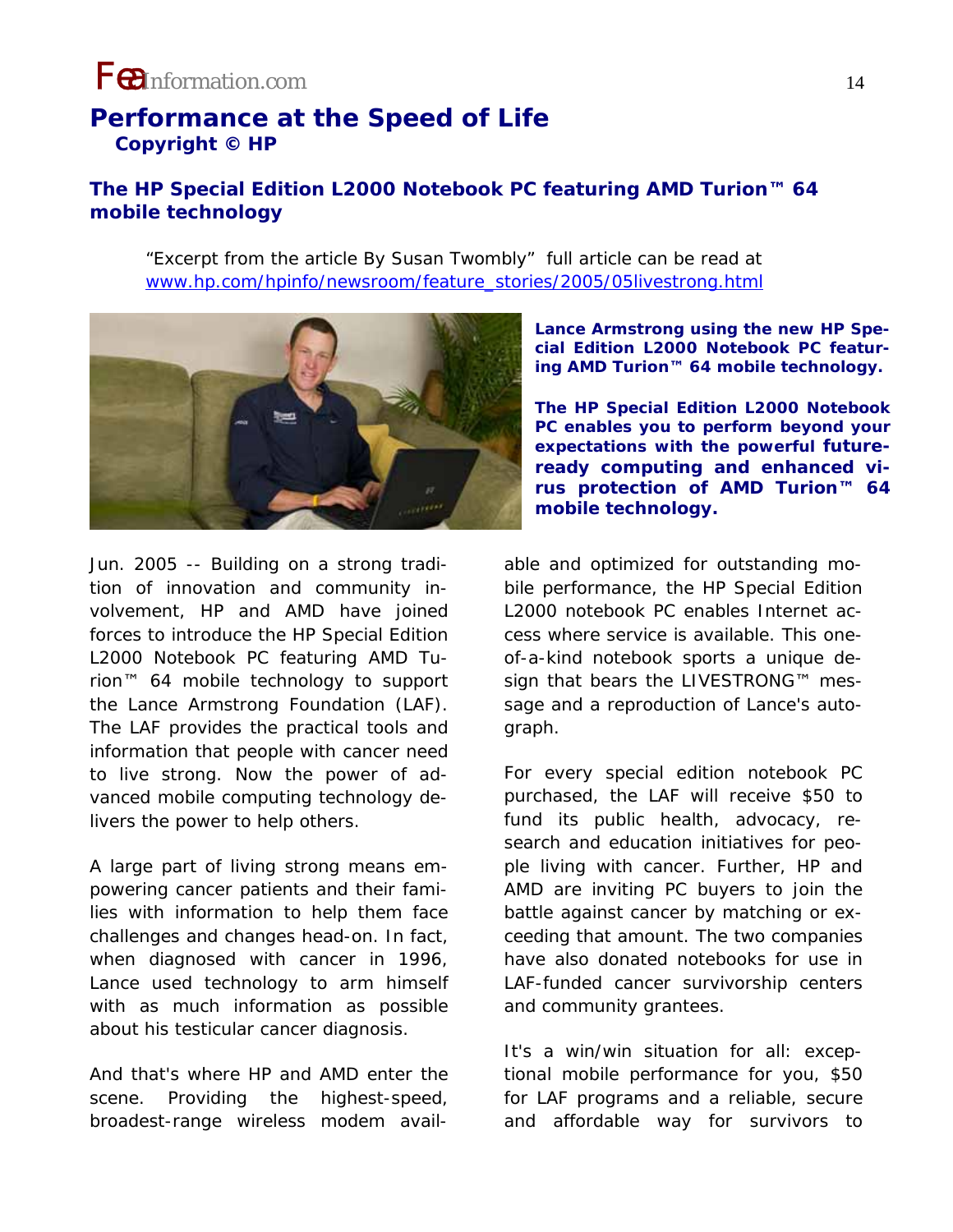communicate and connect with the information they need to live strong.

**Incredible ATI graphics and audio.** Experience cinema-quality graphics through integrated video processing and motion compensation acceleration with ATI RADEON&req; XPRESS 200M, providing up to 128MB user-configurable UMA VRAM. Enjoy exceptional Altec Lansing audio with included yellow stereo ear buds.

**Broadest-range Wi-Fi.** Maintain a highspeed wireless connection up to 50 percent farther away from the access point than competing technologies. The integrated 54g™ 802.11b/g WLAN with 125HSM/SpeedBooster™ and Broad-Range™ support make it all possible.

**Long-lasting.** Get extended battery life with AMD PowerNow™ technology. Double your battery life4 with the optional 12-cell Lithium Ion battery accessory.

**Aerodynamic.** Go the distance with this 1.2" thin and light-weight notebook PC just 5.35 pounds.

**Peak performance**. Keep your notebook running at peak performance with award-winning HP support. Receive 24/7/365 toll-free support by phone during the warranty period and free online support for as long as you own the PC.

http://www.hp.com/hpinfo/newsroom/feature\_stories/2005/05livestrong.html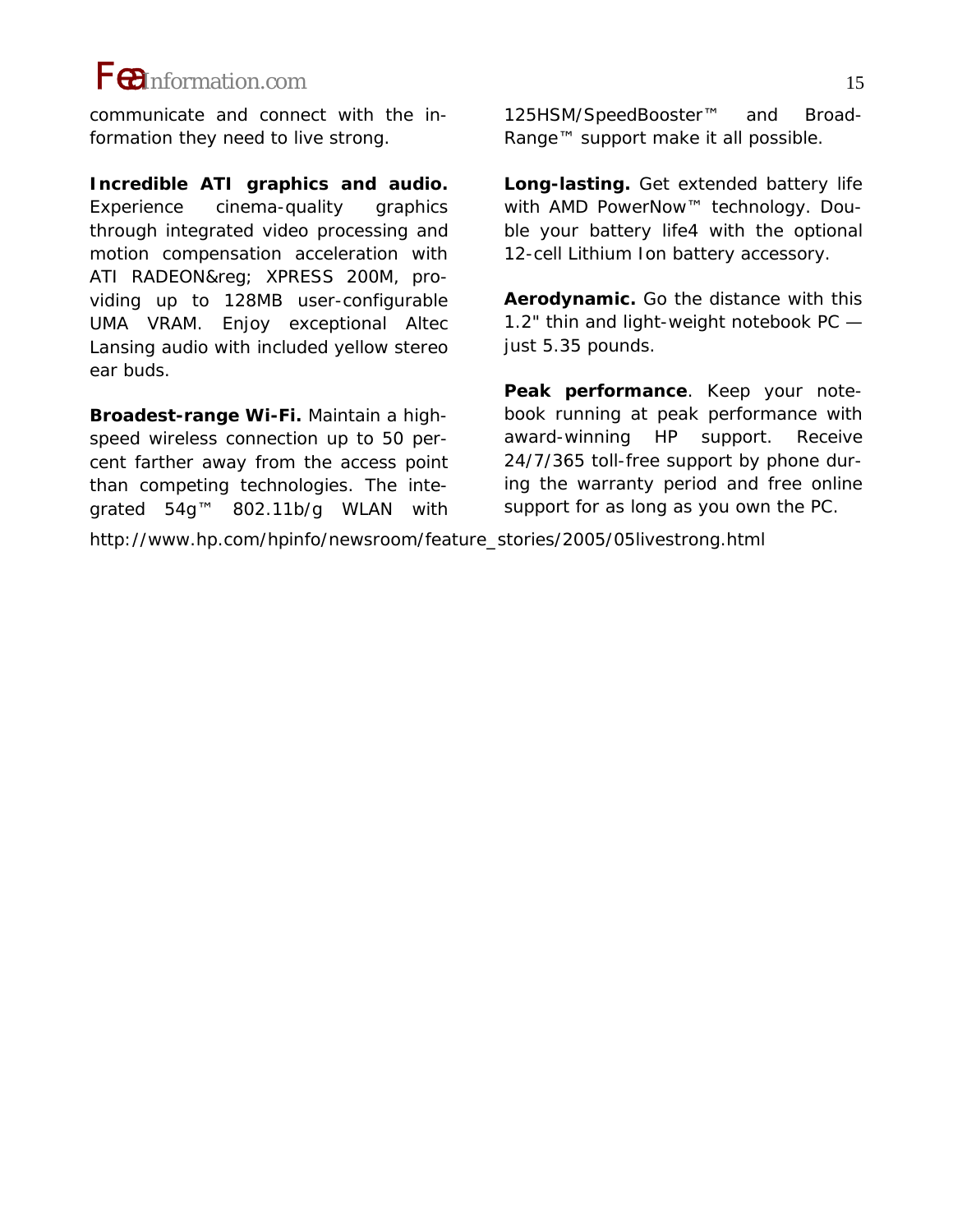# **LSTC Michigan Classes**



**LSTC Michigan Classes: Jane Hallquist, Training Coordinator LSTC California (jane@lstc.com) Jane: 925-449-2500** 

**Michigan Location: 1740 W. Big Beaver Rd. Suite 100 , Troy , MI 48084 voice: 248-649-4728; fax: 248-649-6328 www.lstc.com** 

Our training room in our Troy, Michigan Office, has 12 student Pentium 4 machines running Linux and PCwindows. Each course is a combination of lecture and hands-on practice with example files. Lunch is provided on site, with the opportunity to chat informally with the instructor and other students.

With the success of our first classes held in Michigan I have scheduled the following classes at that location:

### **Aug 15 to Aug 17 CONTACT in LS-DYNA**

**Aug 29 to Sept 1 INTRODUCTION TO LS-DYNA** 

### **Sept 19 to Sept 20 ADV. CRASH & IMPACT SIMULATION**

**Oct 19 to Oct 21 IMPLICIT & SPRINGBACK** 

Additional courses will be offered soon.

Please let me know of your interest in particular topics; customized curriculum is available upon request.

 *Jane Hallquist*   **jane@lstc.com**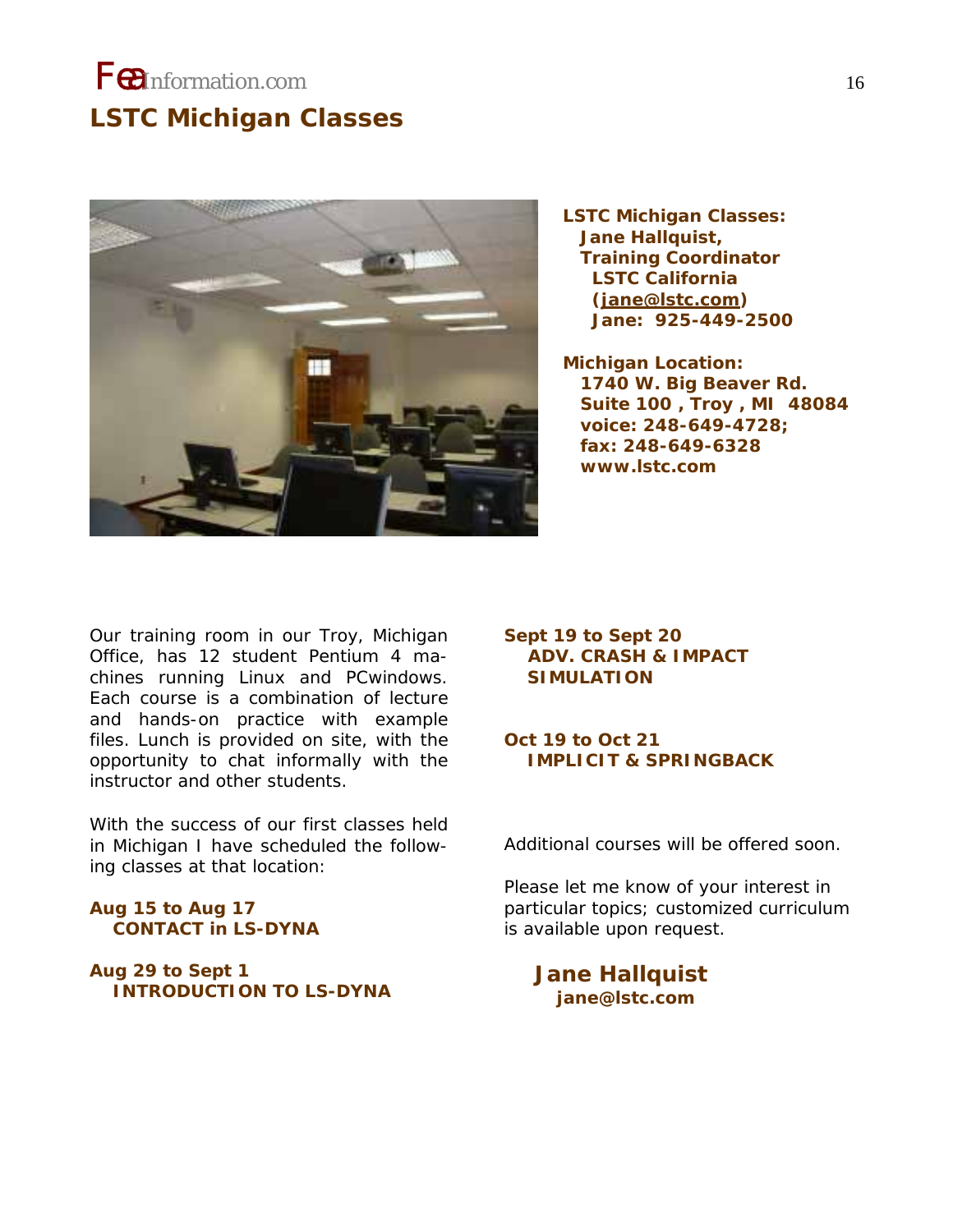

### **TOP CRUNCH NEWS**

 **Dr. David Benson – www.topcrunch.org** 

 **Benchmark Details Uploaded June 30th**

### **1. Computer System: Pentium 4**

### **a. Vendor: Dell**

- b. CPU Inerconnects: Information Not Provided
- c. MPI Library: Information Not Provided
- d. Processor: P4 2.4GHz
- e. Number of nodes: 1

### **f. Processors/Nodes: 1**

- g. #Nodes x #Processors per Node = 1 (*Total CPU*)
- h. Operating System: Windows 2000
- 2. Code Version: LS-DYNA
- 3. Code Version Number: 970\_s\_5434
- 4. Benchmark problem: neon\_refined

### **5. Wall clock time: 25996**

- 6. RAM per CPU: 2048
- 7. RAM Bus Speed: Information Not Provided
- 8. Benchmark Run in Single or Double Precision: Single
- 9. Benchmark Run SMP or MPP: SMP
- 10.System Dedicated/Shared: Dedicated
- 11.Location: San Diego, CA
- 12.Submitted by: Dustin Boesch
- 13.Submitter Organization: Dell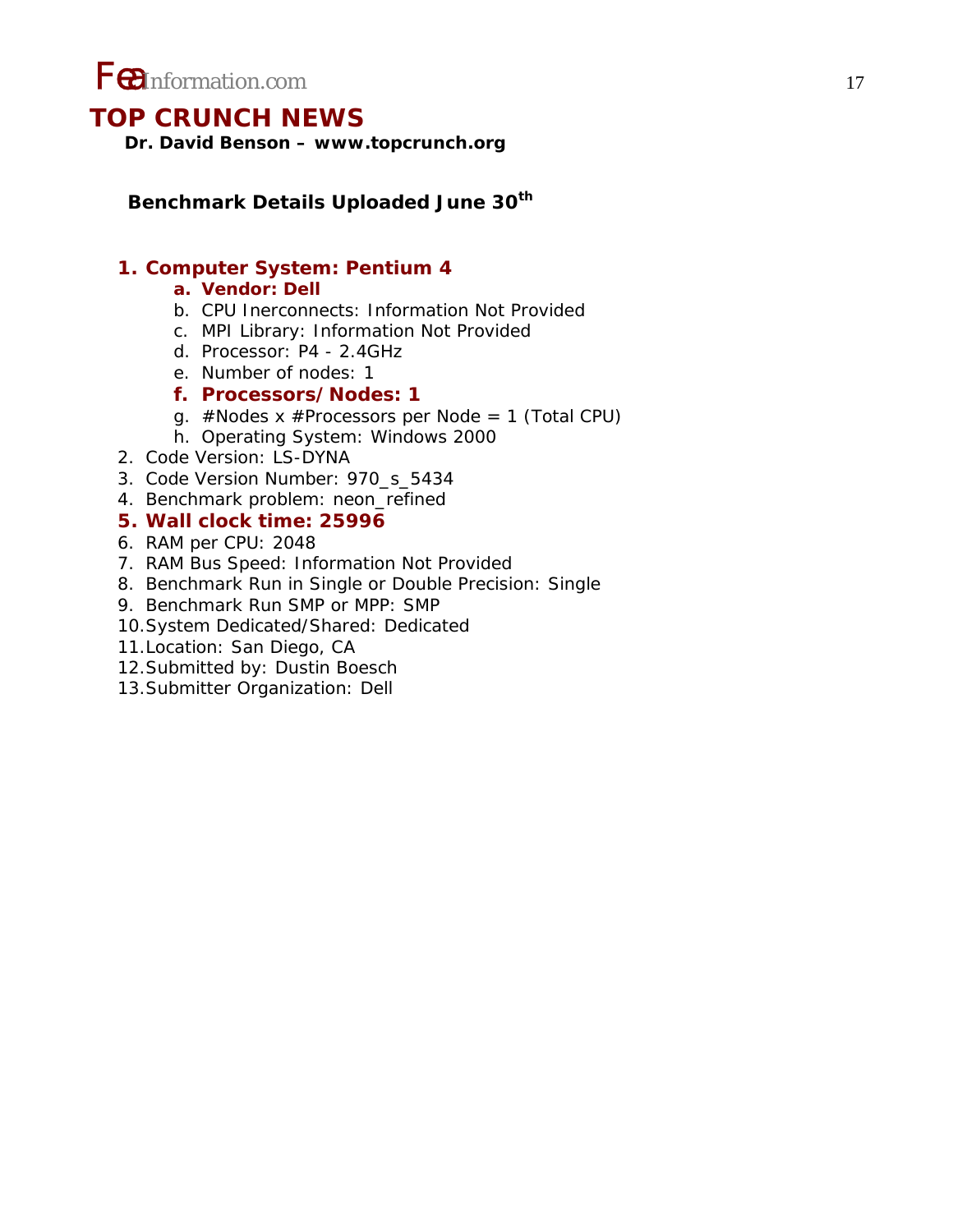### **German LS-DYNA Forum**

### **DYNAmore invites you to the upcoming German LS-DYNA Forum**



**October, 20th-21st**

**Bamberg, Germany** 

The conference languages will be German and English. The German OEMs (DaimlerChrysler (Mercedes), Opel, Porsche, AUDI, BMW, and Volkswagen) will contribute 17 presentations on their current applications with LS-DYNA and LS-OPT.

Furthermore, many well-known suppliers and engineering service companies will present papers.

Keynotes will be given by:

- Dr. J. Hallquist (LSTC),
- Prof. P. Haupt (University Kassel),
- Prof. Schumacher (Hamburg University of Applied Sciences),
- P. Du Bois (Consultant),
- Dr. S. Frik (Opel),
- G. Scholpp (Siemens Restraint Systems),
- Dr. M. Wagner (BMW),
- Dr. S. Glaser (BASF).

In total, approximately 80 presentations will be held. The papers cover topics as Crash, Metal Forming, Modeling of Spot-Welds and Bonding, Material Modeling, Passive Safety, Optimization, Robustness, and New Application of LS-DYNA. Additionally, various presentations will be held on computer systems, and software related to LS-DYNA. The event is accompanied by an extended exhibition.

We kindly encourage attending the conference.

A detailed agenda is available at:

### **www.dynamore.de/af05**

The conference is in the center of the marvelous City of Bamberg. The City of Bamberg is awarded by UNESCO as World Heritage and can be reached easily via railway from the Airports of Munich, Frankfurt and Stuttgart.

Among the many papers being presented by FEA Participants (alpha order) are:

- **AMD**: AMD's Multi Core Technology in LS-DYNA Projects
- **ARUP**: The Use of an Oasys PRIMER Model Management Database During Accelerated Vehicle Development Programs such as the 1805 Ford GT 6b - 63
- **Benson**: Professor D. Benson: A Simplified Rubber Model with Damage
- **CRAY**: Cray XD1 Extreme Performance with LS-DYNA through the RapidArray Network Technology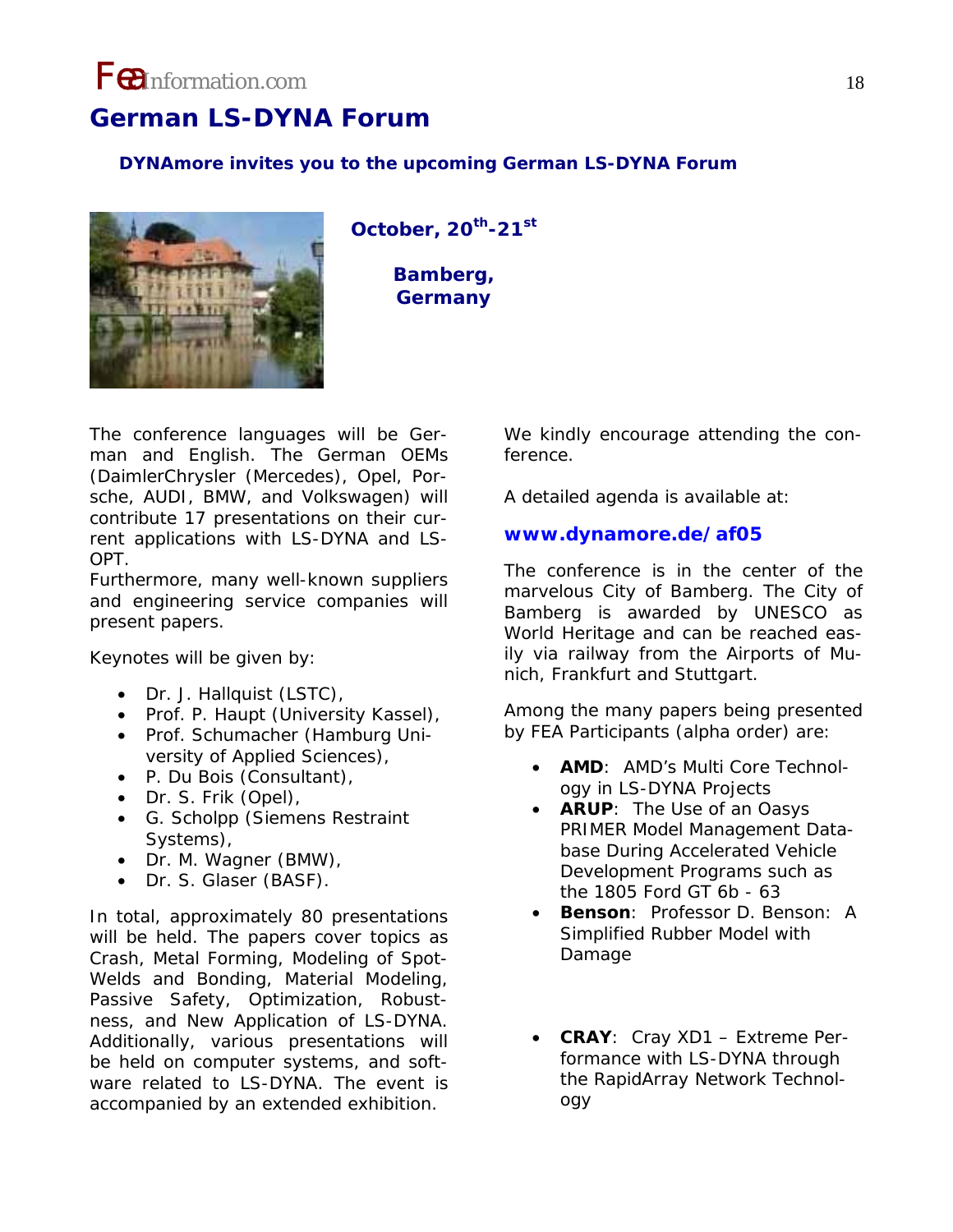- **DYNAmore**: Development of BioRID 2 Dummy model
- **ETA**: New Features of eta/DYNAFORM
- **Fujitsu Siemens**: Schlusselfertige Cluster-Losungen fur LS-DYNA mit Dienstleistungs-Angeboten
- **HP**: Overview on HPs Unified Cluster Portofolio
- **Intel**: Meeting The Needs of High Performance Computing – Move to 64 bit Architecture
- **LSTC**: Robustness Features in LS-OPT Version 3.0
- **LSTC**: Optimization Features in LS-OPT Version 3.0
- **LSTC**: Recent LS-PrePost Developments for Model Setup in Metal Forming
- **LSTC**: Recent Developments in LS-DYNA
- **MSC**: Virtual Product Development; Processes and Methods for Crash Applications
- **NEC**: Skalierung von LS-DYNA auf modernen Interconnect Architekturen
- **Schwer Consulting**: \*MAT\_CONCRETE\_DAMAGE Release III – New Features and Capabilities
- **SGI**: SGI Update zu LS-DYNA

Among the many Exhibitions by FEA Participants (alpha order) are:

- Arup
- AMD
- Cray Inc.
- DYNAmore GmbH
- Fujitsu Systems Europe
- HP GmbH
- Intel GmbH
- MSC.Software GmbH
- SGI GmbH

Details of registration and a detailed agenda at:

### www.dynamore.de

DYNAmore GmbH Industriestr. 2 70565 Stuttgart Germany +49-(0)711-459600-0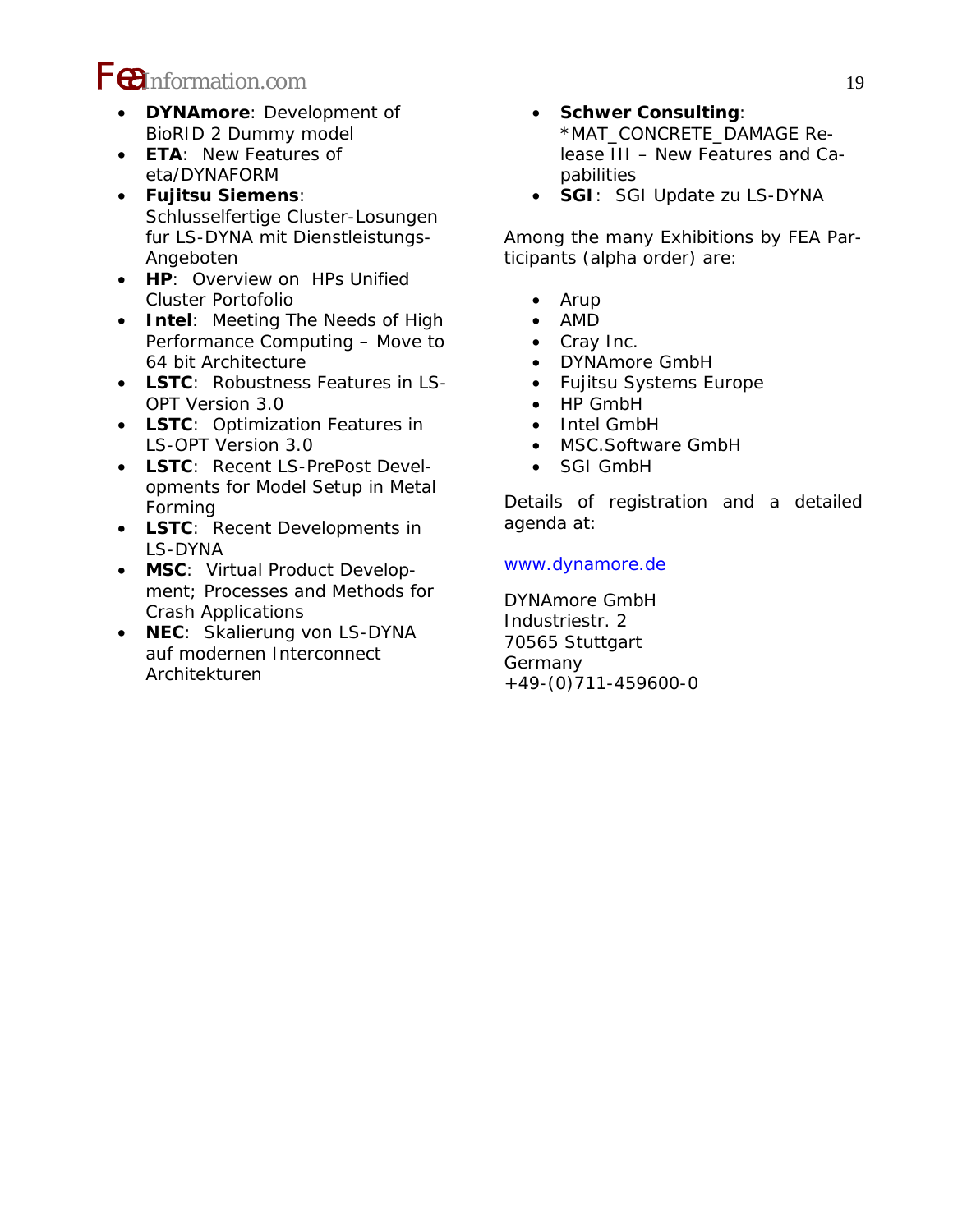

# **LSTC Distribution Channel - July**

# **FEA Participants for LS-DYNA Sales – Support – Training – Benchmark**

### **Korea**

### **KOSTECH**

#### **www.kostech.co.kr**

Kostech provides Total Solutions for all your CAE, CAD/PDM, e-Business, and System related needs.

#### **Germany**

#### **DYNAmore**

### **www.dynamore.de**

DYNA*more* is dedicated to support and distribute LS-DYNA and related software products for crash analysis, metal forming, optimization and much more!

#### **Italy**

#### **Altair**

#### **www.altairtorino.it**

Altair Engineering è una multinazionale statunitense presente sul mercato da quasi un ventennio nel settore della progettazione e della sperimentazione virtuale. In Italia ha il suo quartier generale dal 1994 nella prima cintura di Torino e due sedi operative a Lecce e Milano, aperte rispettivamente nel 2000 e nel 2001

### **Turkey FIGES**

### **www.figes.com.tr**

FIGES Ltd is a Computer Aided Engineering(CAE) company dealing with numerical simulation of mechanical systems and control. FIGES is providing sales, technical support, training, project and consulting services on this field.

### **USA**

#### **ETA www.eta.com**

Engineering Technology Associates, Inc. (ETA) is a software development and engineering company specializing in automotive CAE applications worldwide. ETA's mission is to be the leading global supplier of CAE software, services, training and technology solutions.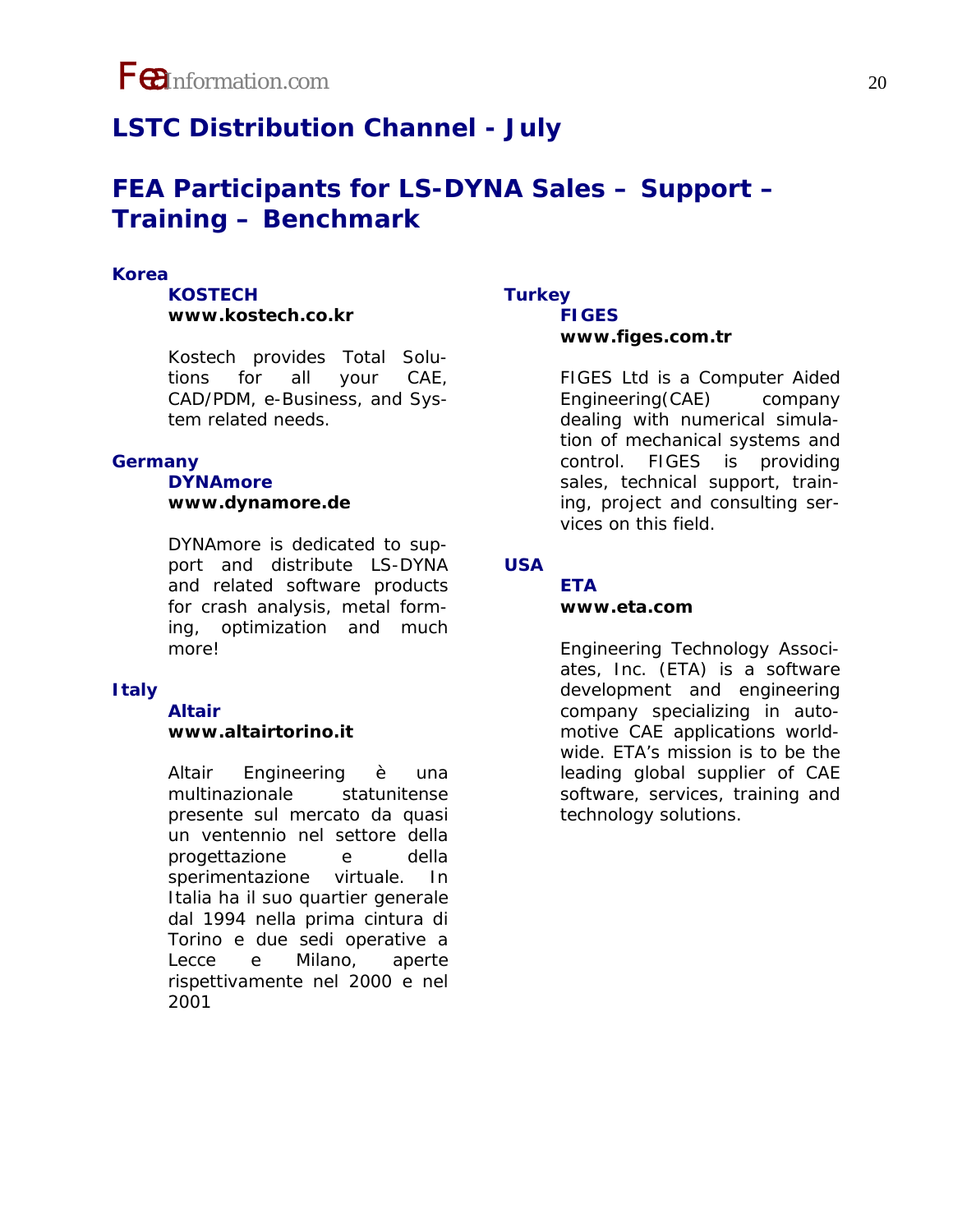

# **EVENTS**

October 05-08, 2005 TCN CAE 2005 International Conference on CAE and Computational Technologies for Industry Italy – (Numerica)

August 12, 2005 Altair India –  $3^{rd}$  South Asia LS-DYNA User Conference, Bangalore, India

October 20-21, 2005 German-LS-DYNA Forum (DYNAmore) Bamberg, Germany

November 09-11, 2005 23rd CADFEM Users' Meeting – Int'l Congress on FEM Tech. W/ANSYS CFX & ICEM CFD Conference, Bonn, Germany

- November 25, 2005 Korean Users Conferece – LS-DYNA (THEME)
- November 29-30, 2005 Japanese Users Conference (Nagoya) LS-DYNA (JRI)

June 2006

LS-DYNA 9<sup>th</sup> International LS-DYNA Users Conference – Deerborn, MI (LSTC)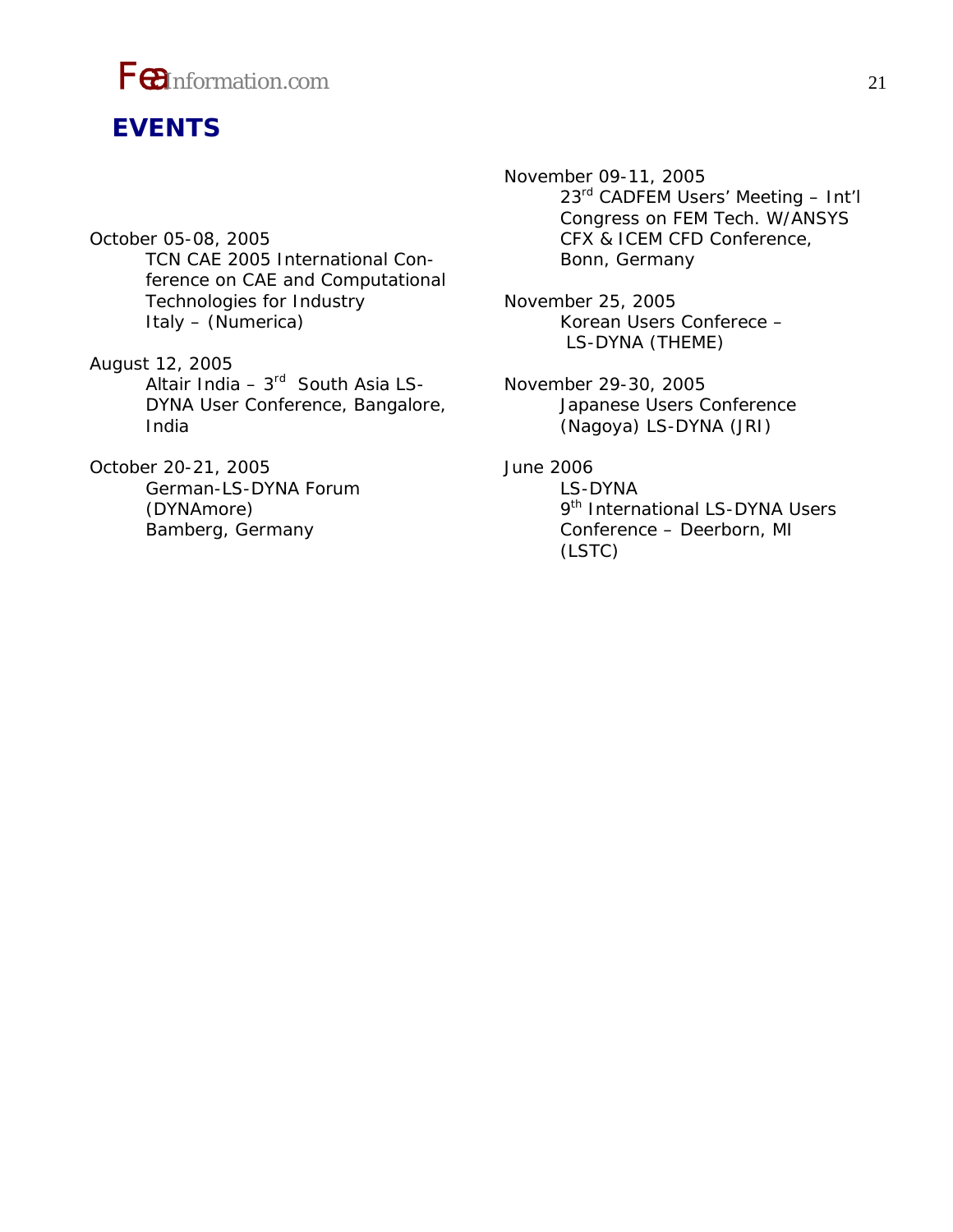# **LS-DYNA Resource Page**

### **Interface - Hardware - OS And General Information**

### **LS-DYNA General Information- www.lstc.com sales@lstc.com Now available – Training at LSTC Michigan Office**

| Version: 970 | Classes:             | 30-day demonstration        |
|--------------|----------------------|-----------------------------|
|              | www.lstc.com classes | licenses available - no fee |

**Sales** Sales Sales Sales Sales sales@lstc.com

### **Participant Hardware and OS that run LS-DYNA (alpha order)**

*All Hardware and OS listed have been fully QA'd by Livermore Software Technology Corporation*

| AMD Opteron                                        | <b>HP PA8000</b>     | <b>INTEL IA32</b>                | <b>SGI Mips</b> |
|----------------------------------------------------|----------------------|----------------------------------|-----------------|
| Linux                                              | <b>HPUX</b>          | Linux, Windows                   | <b>IRIX6.5</b>  |
| CRAY XD1                                           | HPIA64               | <b>INTEL IA64</b>                | SGI IA64/Linux  |
| Linux                                              | <b>HPUX or Linux</b> | Linux                            | Altix/Prism     |
| <b>FUJITSU Prime</b><br>Power<br><b>SUN OS 5.8</b> | HP Alpha<br>True 64  | <b>INTEL Xeon FMT64</b><br>Linux |                 |
| <b>FUJITSU VPP</b>                                 | IBM Power 4/5        | NEC SX6                          |                 |
| Unix System V                                      | AIX 5.1              | Super-UX                         |                 |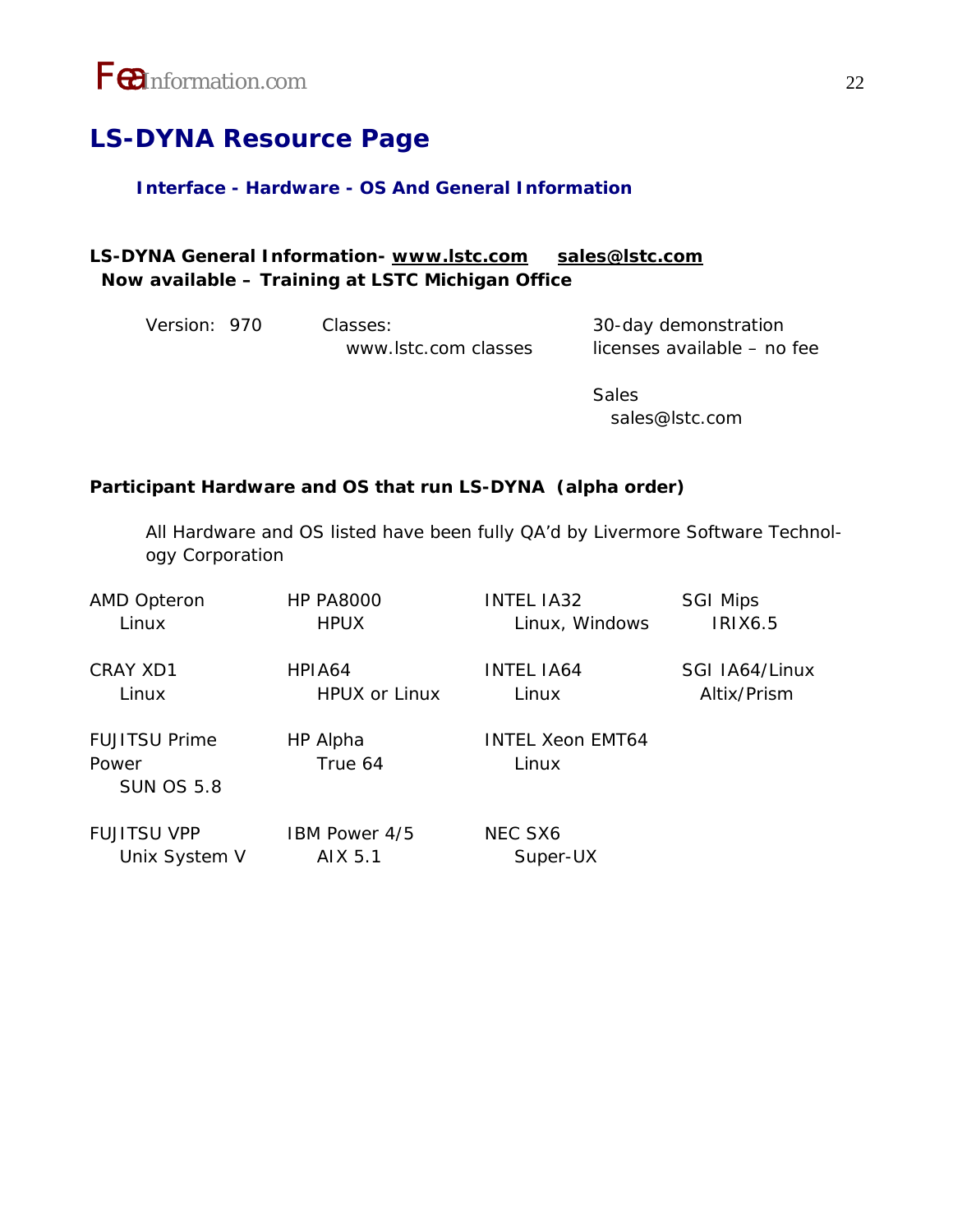# **LS-DYNA Resource Page Participant Software Interfacing or Embedding LS-DYNA**

Each software program can interface to all, or a very specific and limited segment of the other software program. The following list are software programs interfacing to or having the LS-DYNA solver embedded within their product. For complete information on the software products visit the corporate website.

### **ANSYS - ANSYS/LS-DYNA www.ansys.com/products/environm ent.asp**

ANSYS/LS-DYNA - Built upon the successful ANSYS interface, ANSYS/LS-DYNA is an integrated pre and postprocessor for the worlds most respected explicit dynamics solver, LS-DYNA. The combination makes it possible to solve combined explicit/implicit simulations in a very efficient manner, as well as perform extensive coupled simulations in Robust Design by using mature structural, thermal, electromagnetic and CFD technologies.

AI\*Environment: A high end pre and post processor for LS-DYNA, AI\*Environment is a powerful tool for advanced modeling of complex structures found in automotive, aerospace, electronic and medical fields. Solid, Shell, Beam, Fluid and Electromagnetic meshing and mesh editing tools are included under a single interface, making AI\*Environement highly capable, yet easy to use for advanced modeling needs.

### **ETA – DYNAFORM www.eta.com**

Includes a complete CAD interface capable of importing, modeling and analyzing, any die design. Available for PC, LINUX and UNIX, DYNAFORM couples affordable software with today's high-end, low-cost hardware for a complete and affordable metal forming solution.

### **ETA – VPG www.eta.com**

Streamlined CAE software package provides an event-based simulation solution of nonlinear, dynamic problems. eta/VPG's single software package overcomes the limitations of existing CAE analysis methods. It is designed to analyze the behavior of mechanical and structural systems as simple as linkages, and as complex as full vehicles

### **MSC.Software "MSC.Dytran LS-DYNA" www.msc.software.com**

Tightly-integrated solution that combines MSC.Dytran's advanced fluid-structure interaction capabilities with LS-DYNA's high-performance structural DMP within a common simulation environment. Innovative explicit nonlinear technology enables extreme, short-duration dynamic events to be simulated for a variety of industrial and commercial applications on UNIX, Linux, and Windows platforms. Joint solution can also be used in conjunction with a full suite of Virtual Product Development tools via a flexible,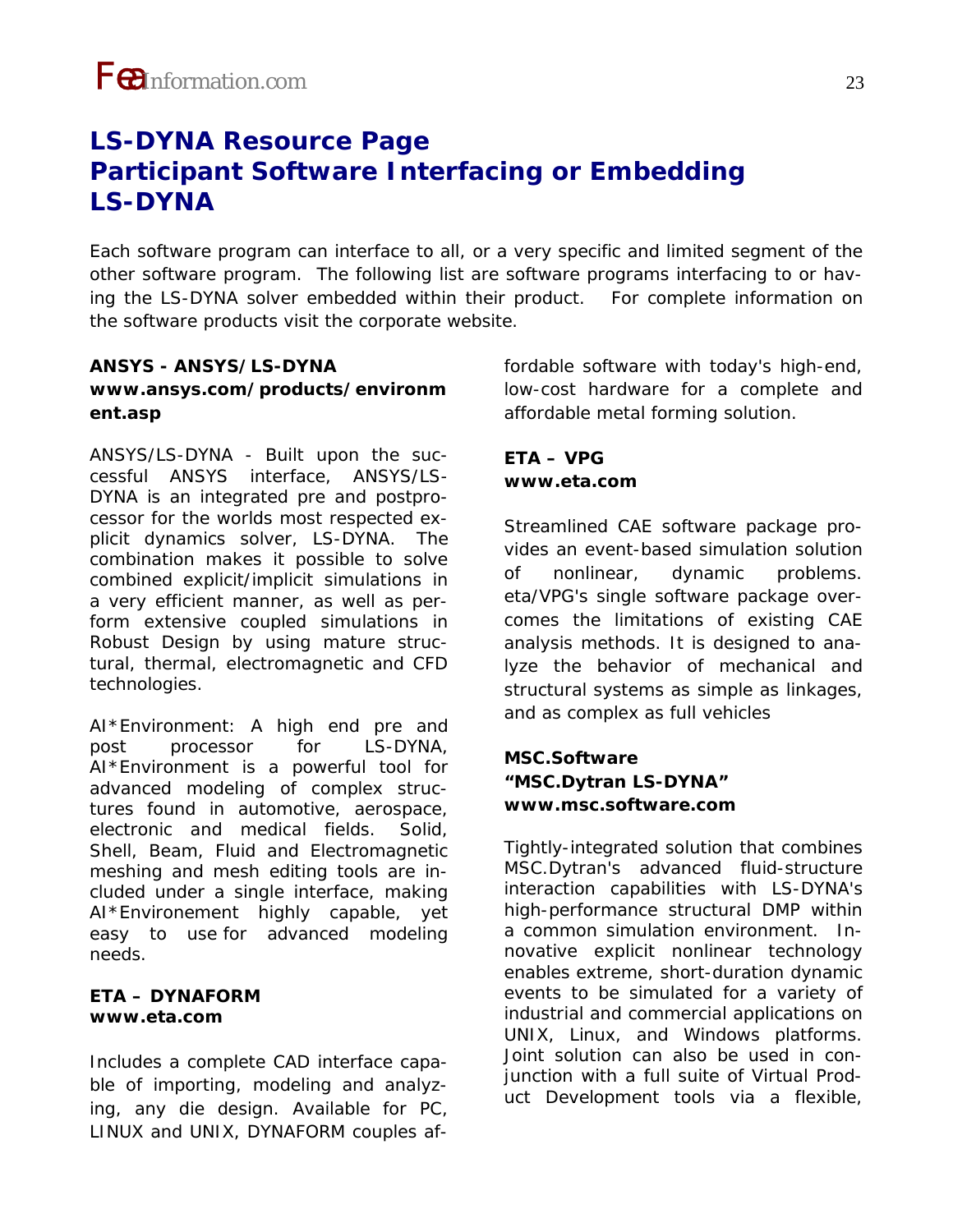cost-effective MSC.MasterKey License System.



Side Impact With Fuel Oil Inside

### **MSC.Software - MSC.Nastran/SOL 700**

The MSC.Nastran™ Explicit Nonlinear product module (SOL 700) provides MSC.Nastran users the ability access the explicit nonlinear structural simulation capabilities of the MSC.Dytran LS-DYNA solver using the MSC.Nastran Bulk Data input format. This product module offers unprecedented capabilities to analyze a variety of problems involving short duration, highly dynamic events with severe geometric and material nonlinearities.

**cMSC.Nastran Explicit Nonlinear will allow users to work within one common modeling environment using the same Bulk Data interface. NVH, linear, and nonlinear models can be used for explicit applications such as crash, crush, and drop test simulations. This reduces the time required to build additional models for another analysis programs, lowers risk due to information transfer or translation issues, and eliminates the need for additional software training.** 

**The MSC.Nastran Sol 700 will be released in November 2005. Beta release is available now !** 

### **MSC.Software – Gateway for LS-DYNA**

Gateway for LS-DYNA provides you with the ability to access basic LS-DYNA simulation capabilities in a fully integrated and generative way. Accessed via a specific Crash workbench on the GPS workspace, the application enhances CATIA V5 to allow finite element analysis models to be output to LS-DYNA and then results to be displayed back in CATIA. Gateway for LS-DYNA supports explicit nonlinear analysis such as crash, drop test, and rigid wall analysis.



Gateway products provide CATIA V5 users with the ability to directly interface with their existing corporate simulation resources, and exchange and archive associated simulation data.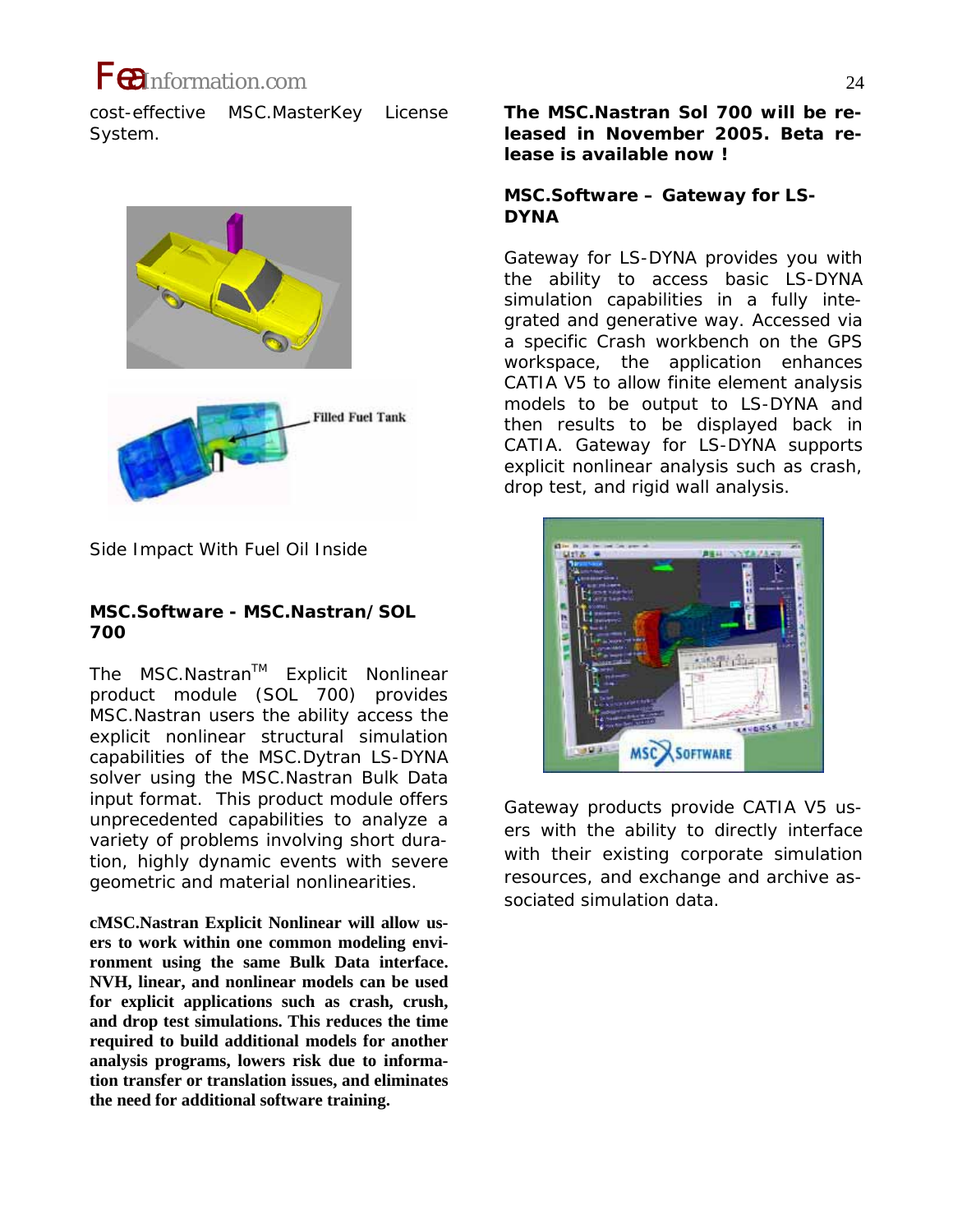

#### **Oasys software for LS-DYNA www.arup.com/dyna**

Oasys software is custom-written for 100% compatibility with LS-DYNA. Oasys PRIMER offers model creation, editing and error removal, together with many specialist functions for rapid generation of error-free models. Oasys also offer post-processing software for in-depth analysis of results and automatic report generation.



### **LS-DYNA Events**

**INDIA 08/12 (Altair India) 3rd South Asia LS-DYNA User Conference,** 

**Italy 10/05-10/06 (Numerica)** 

**(Numerica)**

**TCN CAE 2005 International Conference on CAE and Computational Technologies for Industry -** workshops focusing on LS-DYNA

**Germany - 10/20-10/21 (DYNAmore) German LS-DYNA Forum**

**Germany - 11/09-11/11 (CADFEM) Int'l Congress on FEM Tech.. workshops focusing on LS-DYNA**

**Korea 11/25/05 (THEME) Korean LS-DYNA Users Conference**

**Japan 11/29-30/05 (JRI) Japanese LS-DYNA Users Conference (Nagoya)**

**US 06/06 (LSTC) 9th International LS-DYNA Users Conference**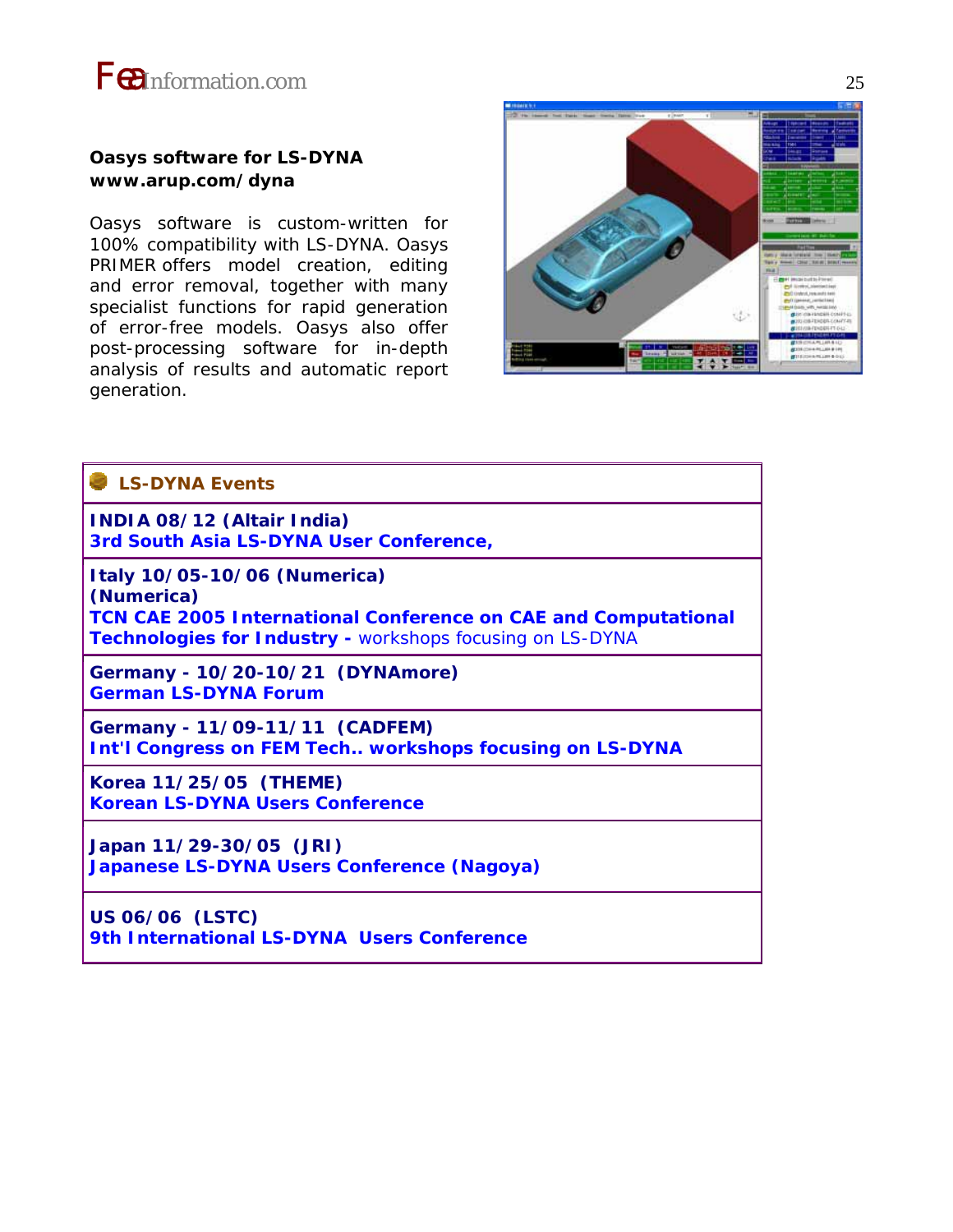

# **Hardware & Computing and Communication Products**









www.hp.com www-1.ibm.com/servers/deepcomputing



www.intel.com



www.nec.com

sgi

www.sgi.com



www.cray.com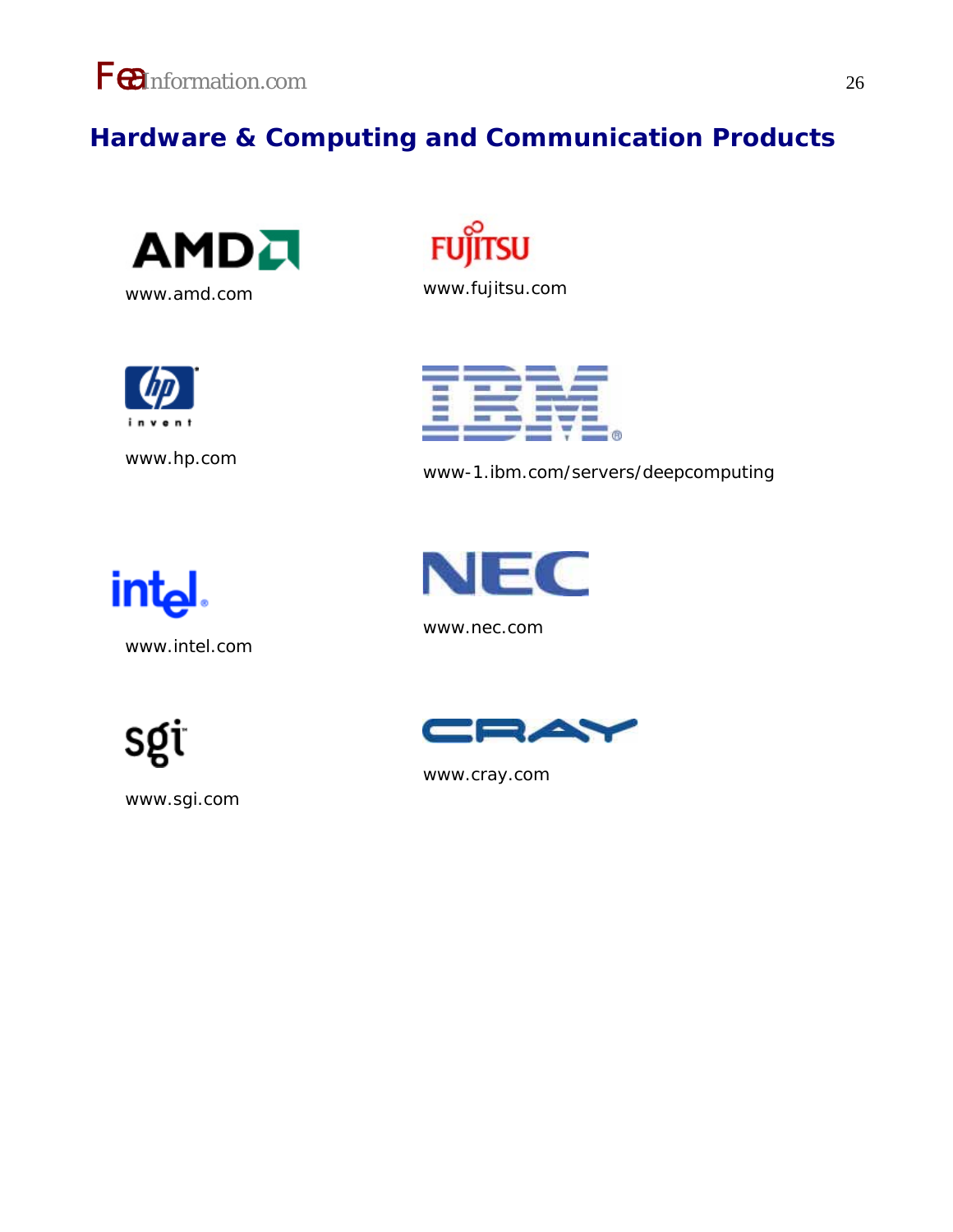

# **Software Distributors**

Alphabetical order by Country

| <b>Australia</b> | <b>Leading Engineering Analysis Providers</b><br>www.leapaust.com.au |
|------------------|----------------------------------------------------------------------|
| Canada           | <b>Metal Forming Analysis Corporation</b><br>www.mfac.com            |
| China            | <b>ANSYS China</b><br>www.ansys.cn                                   |
| China            | MSC. Software - China<br>www.mscsoftware.com.cn                      |
| Germany          | <b>CAD-FEM</b><br>www.cadfem.de                                      |
| Germany          | <b>DynaMore</b><br>www.dynamore.de                                   |
| <b>India</b>     | <b>GissETA</b><br>www.gisseta.com                                    |
| <b>India</b>     | <b>Altair Engineering India</b><br>www.altair-india.com              |
| <b>Italy</b>     | <b>Altair Engineering Italy</b><br>www.altairtorino.it               |
| <b>Italy</b>     | <b>Numerica SRL</b><br>www.numerica-srl.it                           |
| Japan            | <b>Fujitsu Limited</b><br>www.fujitsu.com                            |
| Japan            | The Japan Research Institute<br>www.jri.co.jp                        |
| Japan            | <b>CRC Solutions Corp.</b><br>www.engineering-eye.com                |
| Korea            | <b>Korean Simulation Technologies</b><br>www.kostech.co.kr           |
| <b>Korea</b>     | <b>Theme Engineering</b><br>www.lsdyna.co.kr                         |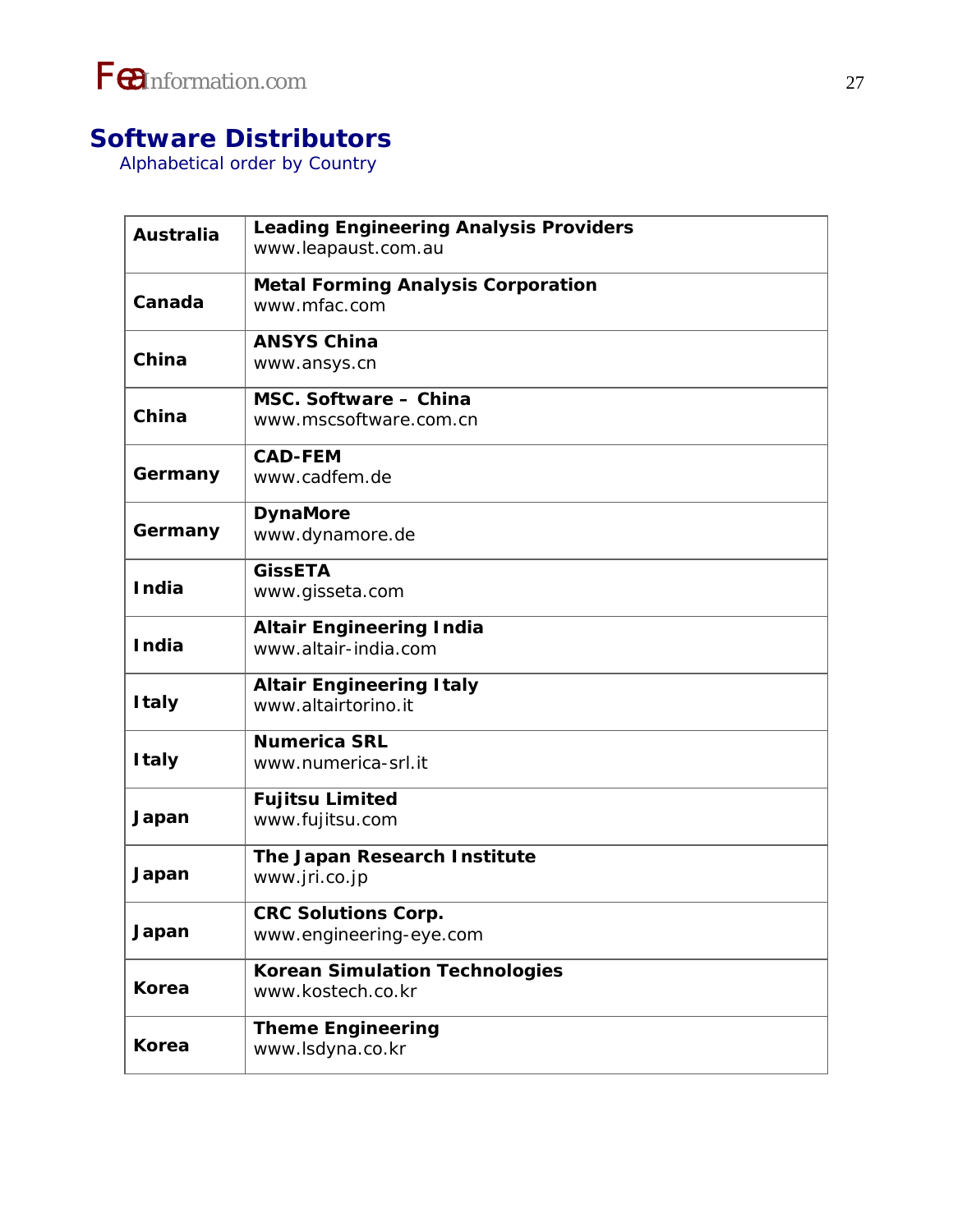

# **Software Distributors (cont.)**

Alphabetical order by Country

| <b>Netherlands</b> | <b>Infinite Simulation Systems B.V</b>   |
|--------------------|------------------------------------------|
|                    | www.infinite.nl                          |
|                    | Strela, LLC                              |
| <b>Russia</b>      | www.ls-dynarussia.com                    |
|                    |                                          |
|                    | <b>Engineering Research AB</b>           |
| Sweden             | www.erab.se                              |
|                    |                                          |
|                    | <b>Flotrend</b>                          |
| <b>Taiwan</b>      | www.flotrend.com.tw                      |
|                    | <b>FIGES</b>                             |
| <b>Turkey</b>      | www.figes.com.tr                         |
|                    |                                          |
|                    | <b>Altair Western Region</b>             |
| <b>USA</b>         | www.altair.com                           |
|                    | <b>Engineering Technology Associates</b> |
| <b>USA</b>         | www.eta.com                              |
|                    |                                          |
|                    | <b>Dynamax</b>                           |
| <b>USA</b>         | www.dynamax-inc.com                      |
|                    | Livermore Software Technology Corp.      |
| <b>USA</b>         | www.lstc.com                             |
|                    |                                          |
|                    | <b>ANSYS Inc.</b>                        |
| <b>USA</b>         | www.ansys.com                            |
|                    | Oasys, LTD                               |
| <b>UK</b>          | www.arup.com/dyna/                       |
|                    |                                          |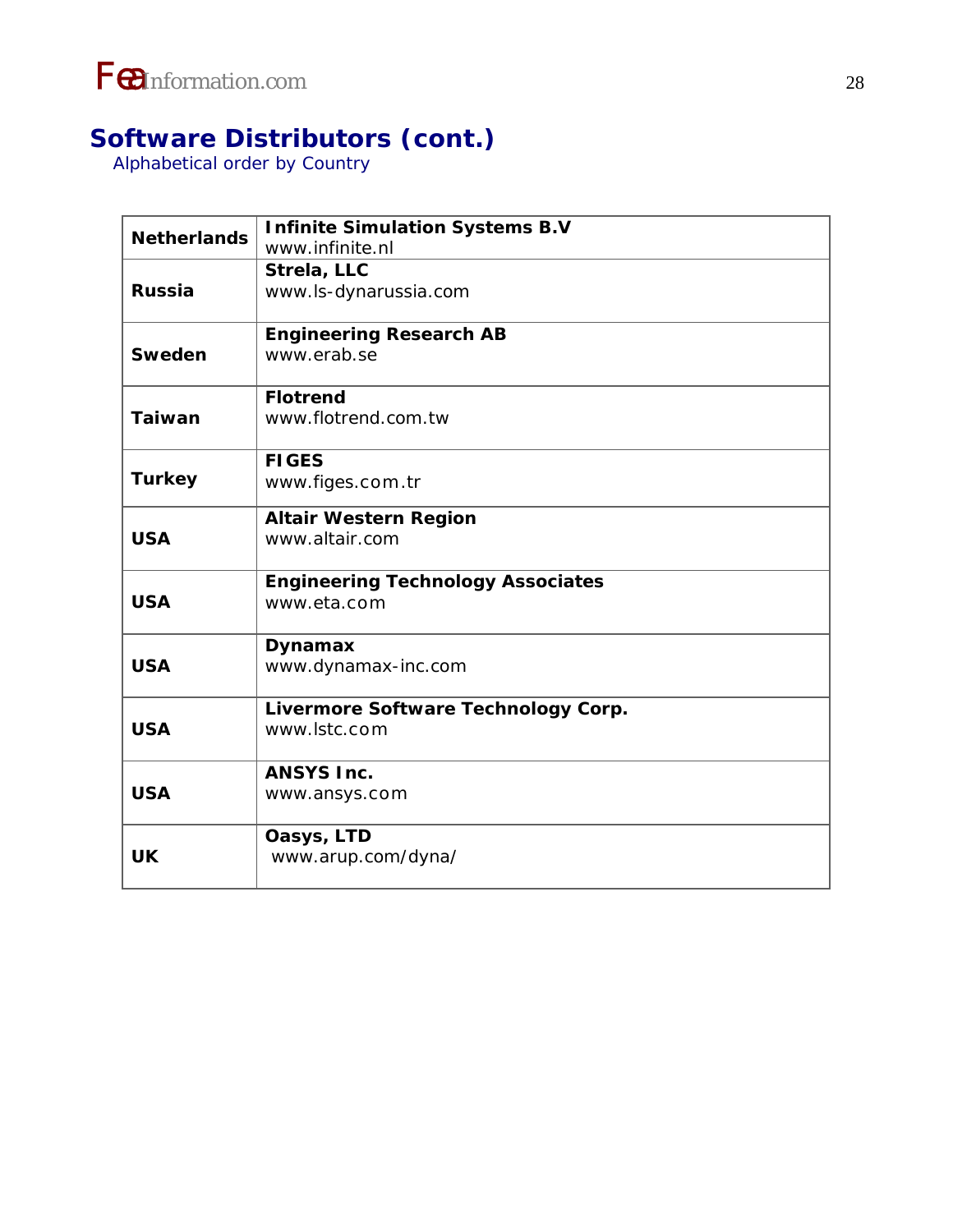

# **Consulting and Engineering Services**

Alphabetical Order By Country

| <b>Australia</b>        | <b>Leading Engineering Analysis Providers</b> |
|-------------------------|-----------------------------------------------|
| Manly, NSW              | Greg Horner info@leapaust.com.au              |
| www.leapaust.com.au     | 02 8966 7888                                  |
|                         |                                               |
| Canada                  | <b>Metal Forming Analysis Corporation</b>     |
| Kingston, Ontario       | Chris Galbraith galb@mfac.com                 |
| www.mfac.com            | $(613) 547 - 5395$                            |
|                         |                                               |
| <b>India</b>            | <b>Altair Engineering India</b>               |
| Bangalore               | Nelson Dias info-in@altair.com                |
| www.altair-india.com    | 91 (0)80 2658-8540                            |
|                         |                                               |
| <b>Italy</b>            | <b>Altair Engineering Italy</b>               |
| Torino                  | sales@altairtorino.it                         |
| www.altairtorino.it     |                                               |
|                         |                                               |
| <b>Italy</b>            | <b>Numerica SRL</b>                           |
| Firenze                 | info@numerica-srl.it                          |
| www.numerica-srl.it     | 39 055 432010                                 |
|                         |                                               |
| <b>UK</b>               | <b>ARUP</b>                                   |
| Solihull, West Midlands | Brian Walker brian.walker@arup.com            |
| www.arup.com            | 44 (0) 121 213 3317                           |
|                         |                                               |
| <b>USA</b>              | Altair Engineering Inc. Western Region        |
| Irvine, CA              | Harold Thomas info-ca@altair.com              |
| www.altair.com          |                                               |
|                         |                                               |
| <b>USA</b>              | <b>SE&amp;CS</b>                              |
| Windsor, CA             | Len Schwer len@schwer.net                     |
| www.schwer.net/SECS     | (707) 837-0559                                |
|                         |                                               |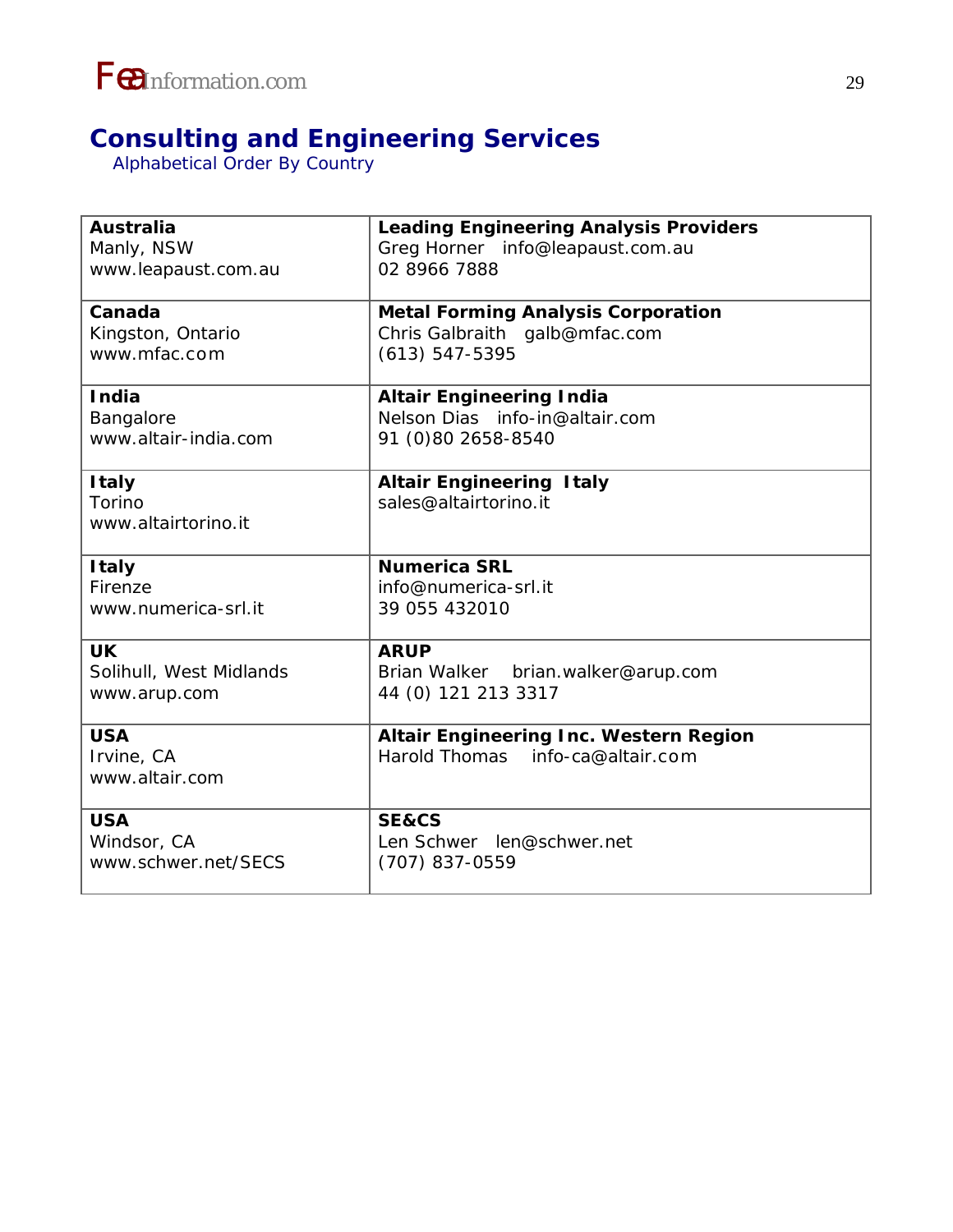# **Educational & Contributing Participants**

 **Alphabetical Order By Country** 

| China         | Dr. Quing Zhou              | <b>Tsinghua University</b>                     |
|---------------|-----------------------------|------------------------------------------------|
| <b>India</b>  | Dr. Anindya Deb             | Indian Institute of Science                    |
| <b>Italy</b>  | Professor Gennaro Monacelli | Prode – Elasis & Univ. of Napoli, Frederico II |
| <b>Russia</b> | Dr. Alexey I. Borovkov      | St. Petersburg State Tech. University          |
| <b>USA</b>    | Dr. Ted Belytschko          | Northwestern University                        |
| <b>USA</b>    | Dr. David Benson            | University of California - San Diego           |
| <b>USA</b>    | Dr. Bhavin V. Mehta         | Ohio University                                |
| <b>USA</b>    | Dr. Taylan Altan            | The Ohio State U - ERC/NSM                     |
| <b>USA</b>    | Dr. Ala Tabiei              | University of Cincinnati                       |
| <b>USA</b>    | <b>Tony Taylor</b>          | Irvin Aerospace Inc.                           |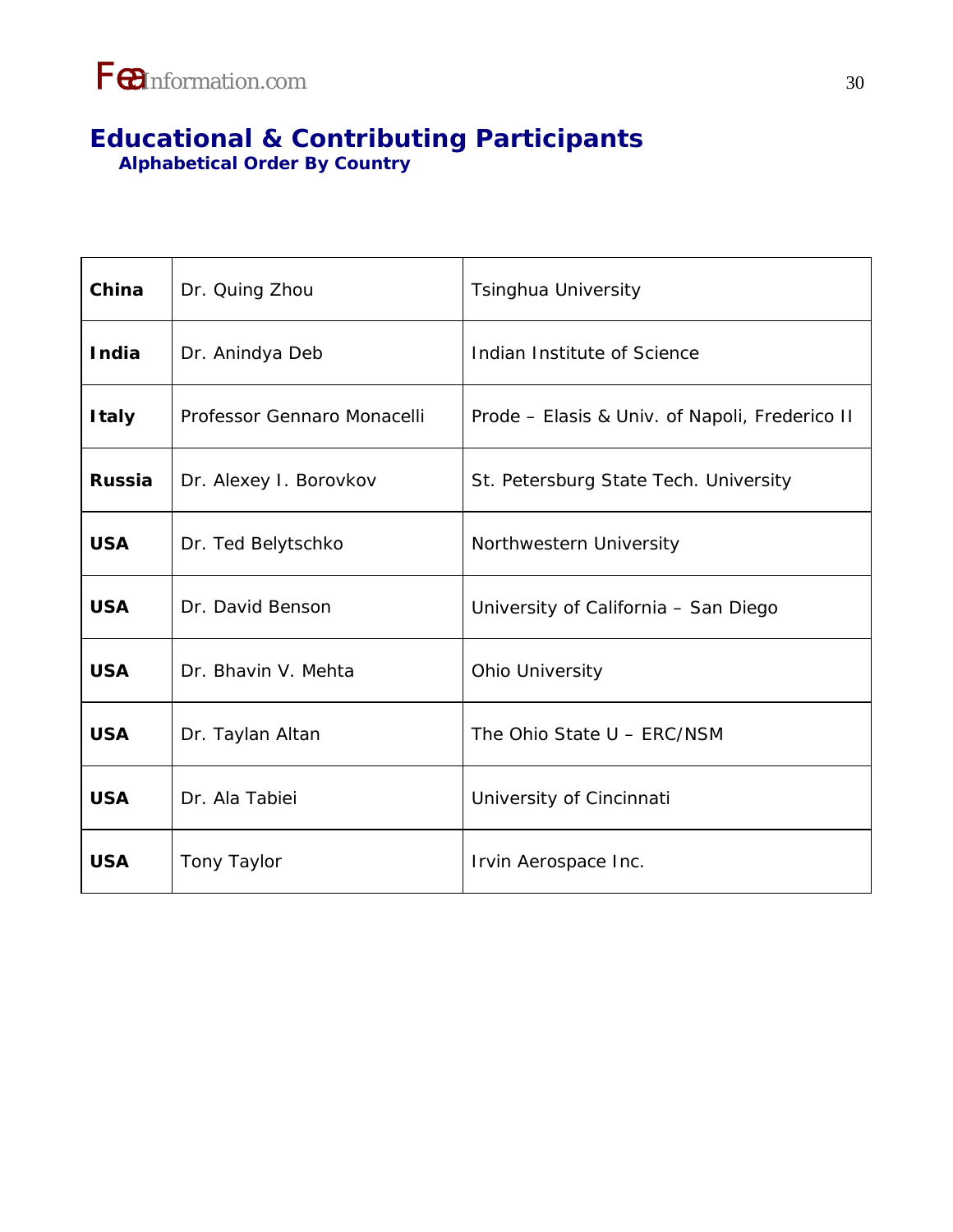# **Informational Websites**

### **The LSTC LS-DYNA Support site www.dynasupport.com**

| <b>FEA Informationwebsites</b>                      | www.feainformation.com     |
|-----------------------------------------------------|----------------------------|
| <b>TopCrunch - Benchmarks</b>                       | www.topcrunch.org          |
| <b>LS-DYNA Examples</b><br>(more than 100 Examples) | www.dynaexamples.com       |
| <b>LS-DYNA Conference Site</b>                      | www.ls-dynaconferences.com |
| <b>LS-DYNA Publications</b><br>to Download On Line  | www.dynalook.com           |
| <b>LS-DYNA Publications</b>                         | www.feapublications.com    |
| <b>LS-DYNA CADFEM Portal</b>                        | www.lsdyna-portal.com.     |